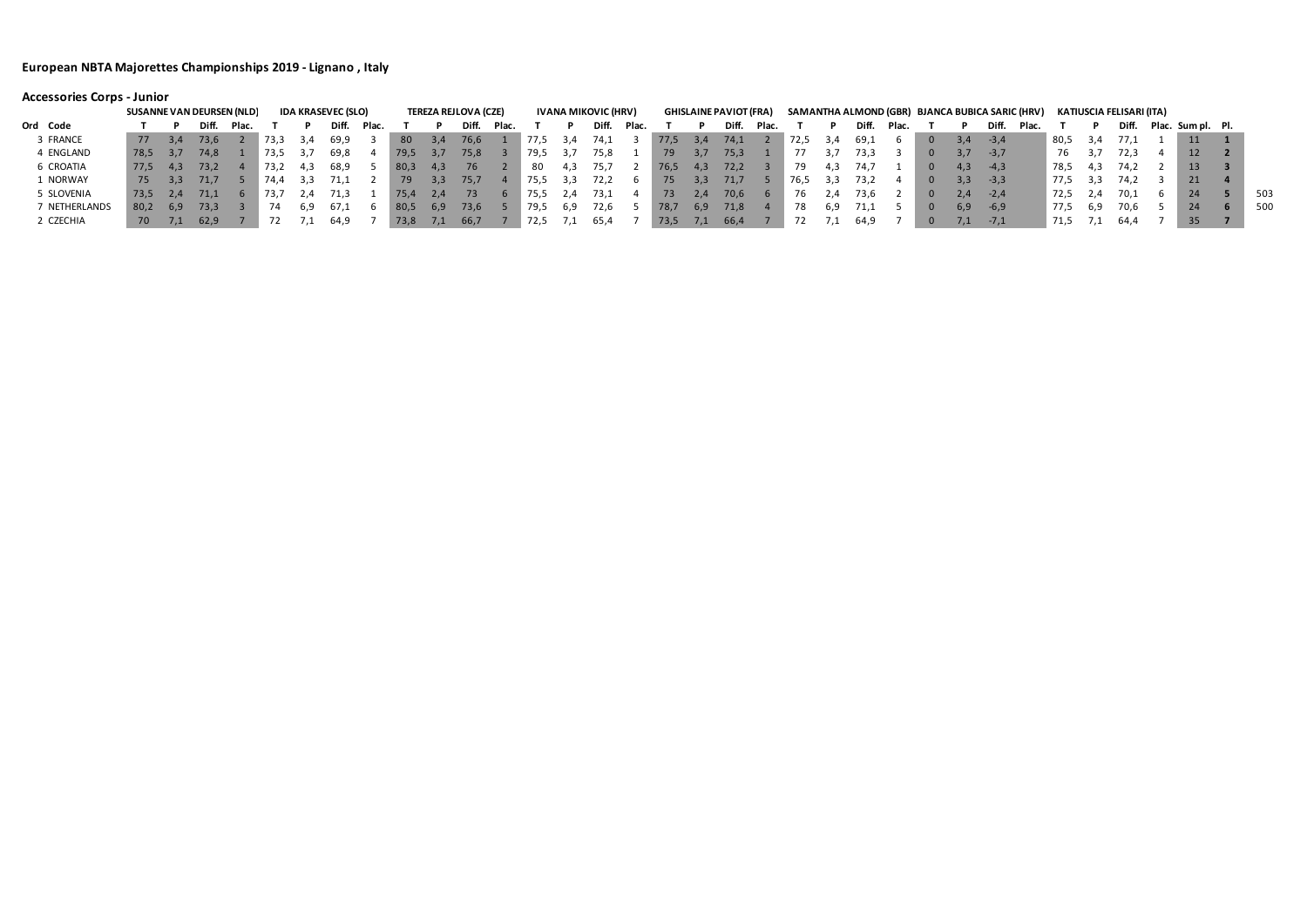|               |               |          |     |       |       | KATIUSCIA FELISARI (ITA)     SUSANNE VAN DEURSEN (NLD) |      |               |       |               |     | TEREZA REJLOVA (CZE) |       | SAMANTHA ALMOND (GBR) |       |       |       |      |     | TINA KEGEL (SLO) |       |     |      | IVANA MIKOVIC (HRV) |       |      |      | <b>GHISLAINE PAVIOT (FRA)</b> |       |     | <b>MARION KETELAARS (NLD)</b> |                   |                 |  |
|---------------|---------------|----------|-----|-------|-------|--------------------------------------------------------|------|---------------|-------|---------------|-----|----------------------|-------|-----------------------|-------|-------|-------|------|-----|------------------|-------|-----|------|---------------------|-------|------|------|-------------------------------|-------|-----|-------------------------------|-------------------|-----------------|--|
| Ord Code      | Name          |          |     | Diff. | Plac. |                                                        |      | Diff.         | Plac. |               |     | Diff.                | Plac. |                       |       | Diff. | Plac. |      |     | Diff.            | Plac. |     |      | Diff.               | Plac. |      |      | Diff.                         | Plac. |     |                               | Plac. Sum pl. Pl. |                 |  |
| 3 FRANCE      | <b>FRANCE</b> | 76,5 3,4 |     | 73,1  |       | 76,5                                                   | -3.4 | 73,1          |       | 80            | 3.4 | 76,6                 |       | $\blacksquare$ 77,5   | - 3,4 | 74,1  |       | 78,5 | 3,4 | 75,1             |       | 76  | -3,4 | 72,6                |       | 80   | -3,4 | 76,6                          |       |     | $-3,4$                        |                   |                 |  |
| 4 CROATIA     | CROATIA       | 74.5     | 4.1 | -70.4 |       | 75.5                                                   |      | 71.4          |       | 79,2          | 4,1 | 75,1                 |       | 74                    |       | 69,9  |       | 77,1 | 4,1 |                  |       |     | 4.1  | 72.9                |       | 77   | 4.1  | 72.9                          |       |     | $-4,1$                        |                   | 12              |  |
| 2 NETHERLANDS | NETHERLANDS   | 69.4     | 2.6 | 66,8  |       |                                                        |      | 76,5 2,6 73,9 |       | $\sqrt{77.4}$ | 2,6 | 74,8                 |       | 72                    | z, b  | 69,4  |       | 80   | 2,6 | 77,4             |       | -71 | 2.6  | - 68,4              |       | 78,5 | 2.b  | 75,9                          |       | 2.6 | $-2.6$                        |                   | 14              |  |
| 1 ENGLAND     | ENGLAND       | 73 5.2   |     | 67.8  |       |                                                        |      | 71.8          |       | 73,7          |     | 68,5                 |       | 75                    |       | 69,8  |       | 76   | 5,2 | 70,8             |       | 75  | 5.2  | 69,8                |       | 74,5 | 5,2  | 69.3                          |       |     | $5,2$ $-5,2$                  |                   | 17              |  |
| 5 ITALY       | <b>ITALY</b>  |          |     |       |       |                                                        |      |               |       | $\sqrt{75.2}$ |     | 67,2                 |       | 72,5                  |       | 64,5  |       |      |     |                  |       |     |      |                     |       |      |      |                               |       |     |                               |                   | 25 <sub>1</sub> |  |

# **Accessories Corps - Juvenile**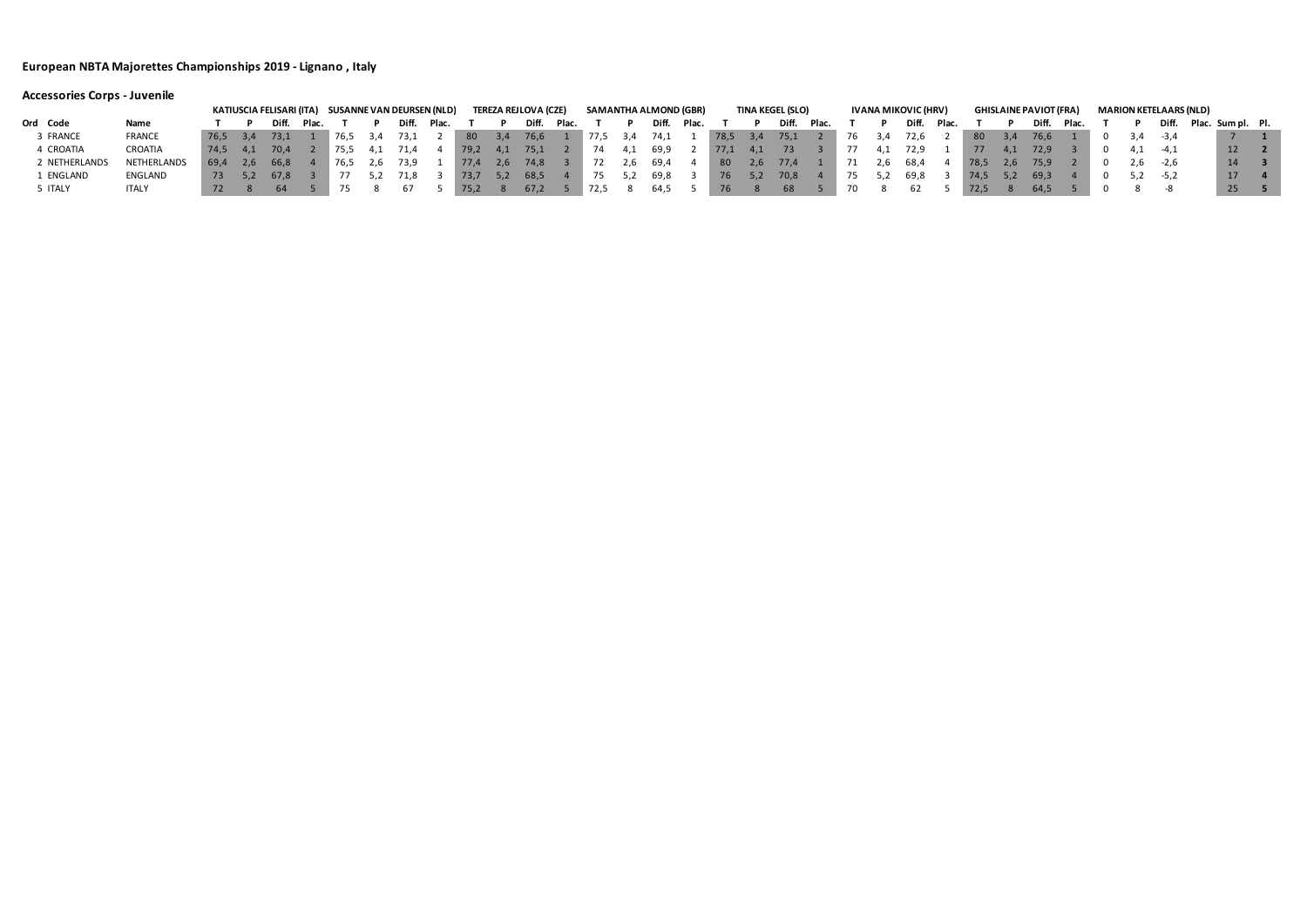### **Accessories Corps - Senior**

|                                         |                 |               |          |             |     |               |             |               |     |             |                 |     | (ATIUSCIA FELISARI (ITAIARION KETELAARS (NLI TEREZA REJLOVA (CZE) \MANTHA ALMOND |              |               |     | TINA KEGEL (SLO) |                                       |             |               |                 |                         | ANCA BUBICA SARIC (HF MARYSE BUDAN (FRA) / ANA MIKOVIC (HR\ |    |                                     |
|-----------------------------------------|-----------------|---------------|----------|-------------|-----|---------------|-------------|---------------|-----|-------------|-----------------|-----|----------------------------------------------------------------------------------|--------------|---------------|-----|------------------|---------------------------------------|-------------|---------------|-----------------|-------------------------|-------------------------------------------------------------|----|-------------------------------------|
| Ord Code                                | Name            |               |          | Diff. Plac. |     |               | Diff. Plac. |               |     | Diff. Plac. |                 | D   | Diff. Plac.                                                                      |              |               |     | Diff. Plac.      |                                       | Diff. Plac. |               | Diff. Plac. T P |                         |                                                             |    | Diff. Plac. Sum pl. Pl. Pl. formula |
| . CROATIA                               | CROATIA         | 80.5 4.1 76.4 |          |             | 84  | 4.1           | 79.9        | 84            | 4.1 | 79,9        | $82,5$ 4,1 78,4 |     |                                                                                  |              | 83,5 4,1 79,4 |     |                  | 82,5 4,1                              | 78.4        | 82,5 4,1 78,4 |                 | $0 \t4.1 \t-4.1$        |                                                             |    |                                     |
| 4 NETHERLANDS NETHERLANDS 82,5 4,7 77,8 |                 |               |          |             | 81  | 4.7           | 76,3        | 86            |     | 4,7 81,3    | 79              | 4,7 | 74,3                                                                             | $\mathbf{R}$ | 81            | 4.7 | 76,3             | 83,54,7                               | 78,8        | 82            | 4.7 77.3        | 2 0 4.7 -4.7            |                                                             |    | $\Omega$                            |
| 2 ENGLAND                               | ENGLAND         | 81            | 6.5 74.5 |             | -80 |               | 6,5 73,5    | 83,2 6,5 76,7 |     |             | 81,5 6,5        |     | - 75                                                                             |              |               |     | 82,3 6,5 75,8    | 82                                    | 6,5 75,5 3  |               | 82 6,5 75,5     | $3 \t 0 \t 6.5 \t -6.5$ |                                                             | 15 |                                     |
| 3 FRANCE                                | <b>FRANCE</b>   | 74.5 4.2      | 70.3     |             |     | 75,54,271,3   |             | 76,5 4,2 72,3 |     |             | 74,5 4,2        |     | 70,3                                                                             | 4            | 75            | 4.2 | 70,8             | $5 \mid 77.5 \mid 4.2 \mid 73.3 \mid$ |             |               | 78 4,2 73,8     | $4 \t 0 \t 4.2 \t -4.2$ |                                                             | 21 | 25                                  |
| 5 SLOVENIA                              | <b>SLOVENIA</b> | 76,5 8,8 67,7 |          |             |     | 78,5 8,8 69,7 |             | 82,2 8,8 73,4 |     |             | 77              |     | 8,8 68,2                                                                         |              | 81,8 8,8      |     | -73              | $80,5$ 8,8 71,7                       |             | 77,5 8,8 68,7 |                 | $08.8 - 8.8$            |                                                             | 24 |                                     |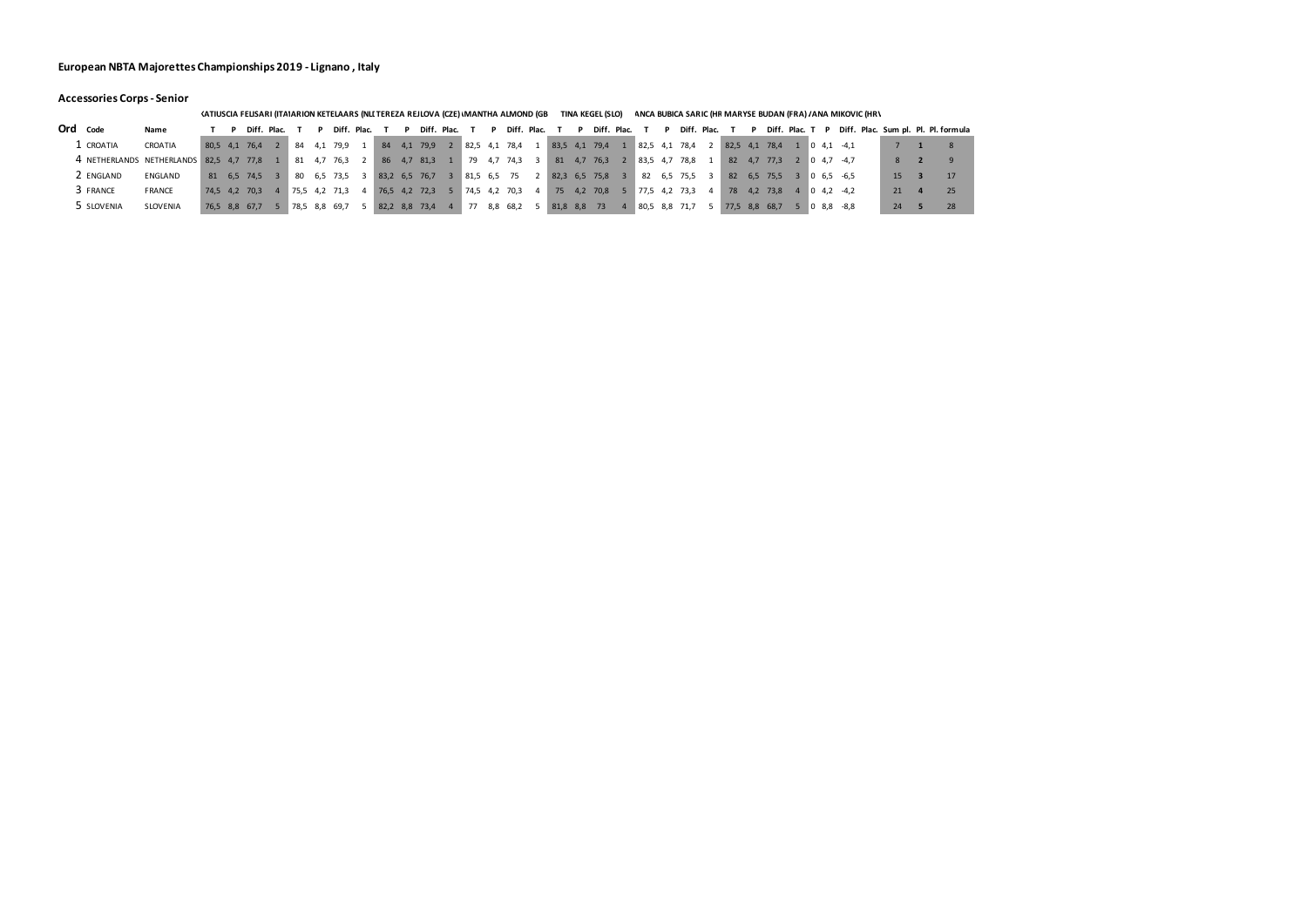# **Batonflag Team - Junior**

|            |      |     |       |       | KATIUSCIA FELISARI (ITA) SUSANNE VAN DEURSEN (NLD) |     |       |             |      |      | <b>TEREZA REJLOVA (CZE)</b> |       |          |     | <b>SAMANTHA ALMOND (GBR)</b> |       |      |     | <b>IDA KRASEVEC (SLO)</b> |       |      |     | IVANA MIKOVIC (HRV) |       |      |     | <b>GHISLAINE PAVIOT (FRA)</b> |       |     | <b>TINA KEGEL (SLO)</b> |                         |                 |  |
|------------|------|-----|-------|-------|----------------------------------------------------|-----|-------|-------------|------|------|-----------------------------|-------|----------|-----|------------------------------|-------|------|-----|---------------------------|-------|------|-----|---------------------|-------|------|-----|-------------------------------|-------|-----|-------------------------|-------------------------|-----------------|--|
| Ord Code   |      |     | Diff. | Plac. |                                                    |     | Diff. | <b>Plac</b> |      |      | Diff.                       | Plac. |          |     | Diff.                        | Plac. |      |     | Diff.                     | Plac. |      |     | Diff.               | Plac. |      |     | Diff.                         | Plac. |     |                         | Diff. Plac. Sum pl. Pl. |                 |  |
| 6 BULGARIA | 79,5 | 1.6 | 77,9  |       | 78,3                                               | 1.6 | 76,7  |             | 76,6 | 1,6  |                             |       | 77,3     | 1,b | 75,7                         |       | 76,5 | 1,6 | 74,9                      |       | 78,5 | 1,6 | 76,9                |       | 80,5 | 1,6 | 78,9                          |       | 1,b | -1.6                    |                         |                 |  |
| 3 CROATIA  | 77   | 2.3 |       |       | 74.5                                               |     | 72,2  |             | 77,9 | -2,3 | 75,6                        |       |          |     | 74.7                         |       | 79,5 | 2,3 | 77,2                      |       | 79,5 |     |                     |       | 79   | 2.3 | 76,7                          |       |     | $-2,3$                  |                         | 10 <sup>°</sup> |  |
| L CZECHIA  | 76.5 | 1.6 | 74,9  |       | 78                                                 | L.b | 76,4  |             | 76,7 | 1,6  | 75,1                        |       | 77,5     | 1,6 | 75,9                         |       | 77,9 | 1,6 | 76,3                      |       | 78,3 | 1.6 | 76,7                |       | 78   | 1.6 | 76,4                          |       |     | 1,6 -1,6                |                         | 11              |  |
| 2 ITALY    | 77   | 2.8 | 74,2  |       | 71,5                                               | 2.8 | -68.7 |             | 75,7 | 2,8  | 72,9                        |       |          | 2,8 | 69,2                         |       | 75,5 | 2,8 | 72,7                      |       | 75,5 | 2,8 | 72.7                |       | 76   | 2,8 | 73,2                          |       | 2,8 | $-2,8$                  |                         | 20              |  |
| 5 FRANCE   | 74   | 2.3 | 71.7  |       |                                                    |     |       |             | 73,5 |      | 71,2                        |       |          |     | 68,7                         |       | 71   | 2.3 | 68,7                      |       | 74.6 |     | 72,3                |       | /5   |     | 72,7                          |       |     | $-2,3$                  |                         | 25              |  |
| 4 ROMANIA  | 65,5 |     | 59,8  |       | 68,5                                               |     | 62,8  |             | 67,5 |      | 61,8                        |       | $\sigma$ | 5,7 | 61,3                         |       | 68   | 5,1 | 62,3                      |       | 68,2 |     | 62,5                |       | 67,5 | 5,1 | 61,8                          |       | 5,7 | -5,7                    |                         | 30 <sup>°</sup> |  |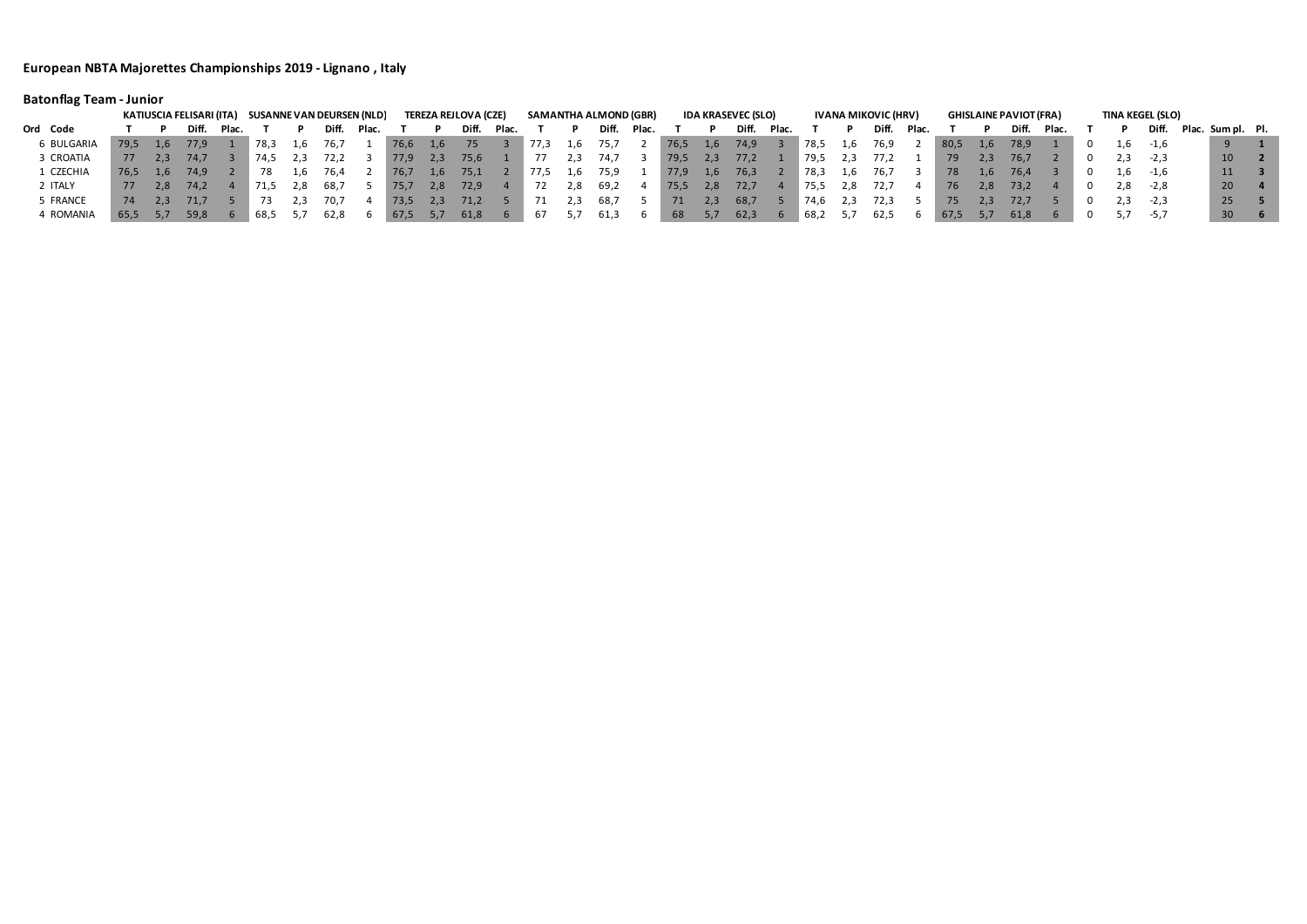# **Batonflag Team - Juvenile**

|           |          | KATIUSCIA FELISARI (ITA) |       |  | MARYSE BUDAN (FRA) |             |    | <b>BJANCA BUBICA SARIC (HRV)</b> |               |  | IDA KRASEVEC (SLO) |                 | SAMANTHA ALMOND (GBR)                       |                 | <b>TEREZA REJLOVA (CZE)</b> |                                                                                             | <b>MARION KETELAARS (NLD)</b> |                 |  | IVANA MIKOVIC (HRV) |                         |  |
|-----------|----------|--------------------------|-------|--|--------------------|-------------|----|----------------------------------|---------------|--|--------------------|-----------------|---------------------------------------------|-----------------|-----------------------------|---------------------------------------------------------------------------------------------|-------------------------------|-----------------|--|---------------------|-------------------------|--|
| Ord Code  |          | Diff.                    | Plac. |  |                    | Diff. Plac. |    |                                  | Diff. Plac. T |  |                    | Diff. Plac. T P |                                             | Diff. Plac. T P |                             | Diff. Plac. T P                                                                             |                               | Diff. Plac. T P |  |                     | Diff. Plac. Sum pl. Pl. |  |
|           |          |                          |       |  |                    |             |    |                                  |               |  |                    |                 |                                             |                 |                             | 1 73 1,6 71,4 1 74 1,6 72,4 1 72,5 1,6 70,9 1 73 1,6 71,4 1 73,3 1,6 71,7 1 72 1,6 70,4 1 0 |                               |                 |  | $1.6$ $-1.6$        |                         |  |
| ' ENGLAND | 72.5 2.5 | 70                       |       |  | 2,5 68,5           |             | 71 | 2,5 68,5 2 72,4 2,5              |               |  |                    |                 | $5\quad 69.9$ 2 71,5 2,5 69 2 72,5 2,5 70 2 |                 |                             | 71,5 2,5                                                                                    | 69                            |                 |  |                     | 10 <sup>1</sup>         |  |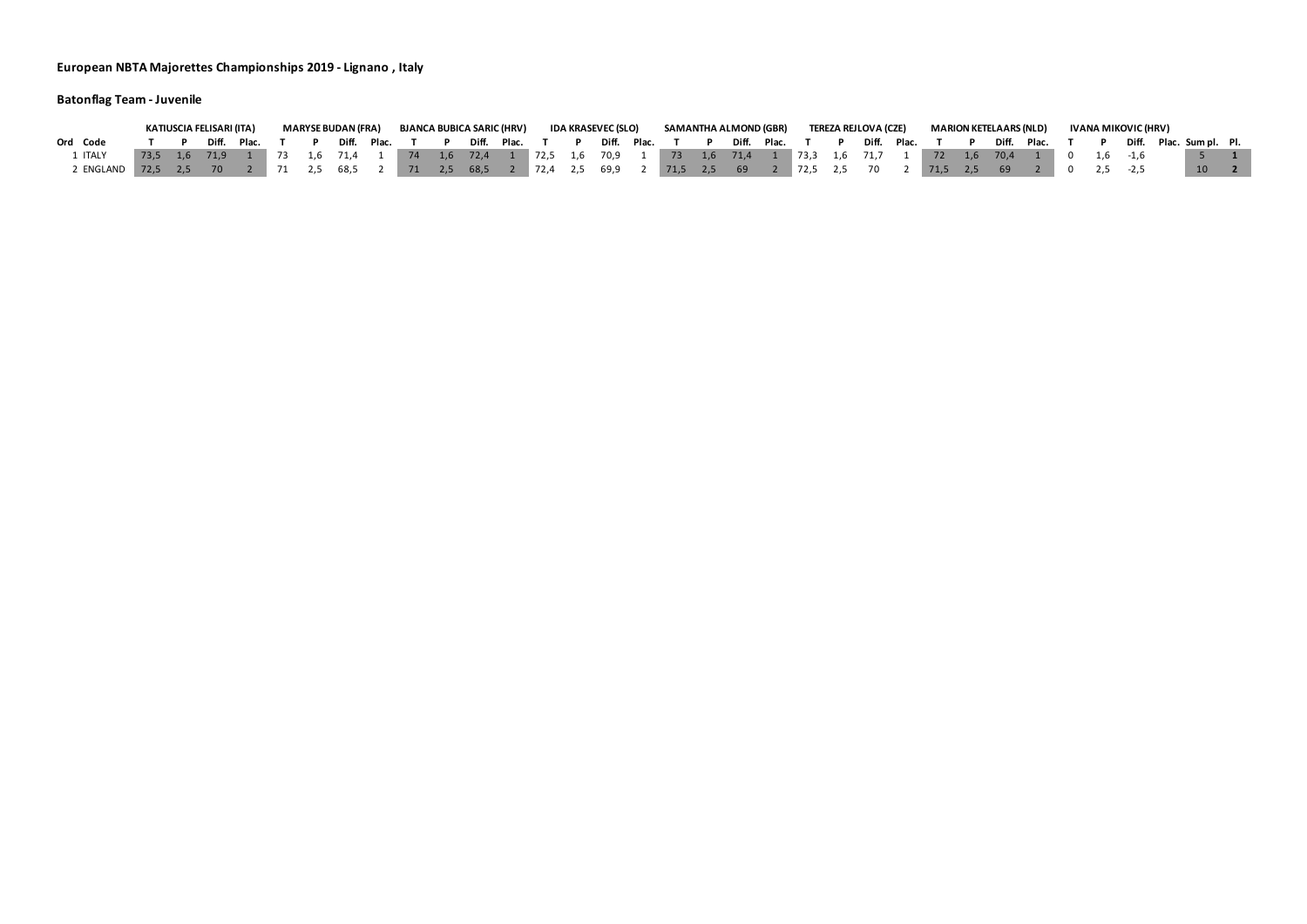# **Batonflag Team - Senior**

|           |               |      |     | <b>STEFANIA CORBO (ITA)</b> |       |                 |      | <b>MARION KETELAARS (NLD)</b> |       |      |     | <b>TEREZA REJLOVA (CZE)</b> |       |      |     | SAMANTHA ALMOND (GBR) |       |      |     | <b>IDA KRASEVEC (SLO)</b> |       |      |     | <b>BJANCA BUBICA SARIC (HRV)</b> |       |        |     | <b>MARYSE BUDAN (FRA)</b> |       |          | <b>GHISLAINE PAVIOT (FRA)</b> |                   |  |
|-----------|---------------|------|-----|-----------------------------|-------|-----------------|------|-------------------------------|-------|------|-----|-----------------------------|-------|------|-----|-----------------------|-------|------|-----|---------------------------|-------|------|-----|----------------------------------|-------|--------|-----|---------------------------|-------|----------|-------------------------------|-------------------|--|
| Ord Code  | Name          |      |     | Dift.                       | Plac. |                 |      | Diff.                         | Plac. |      |     | Diff.                       | Plac. |      |     | Diff.                 | Plac. |      |     | <b>Diff</b>               | Plac. |      |     | Diff.                            | Plac. |        |     | Diff.                     | Plac. |          | Diff.                         | Plac. Sum pl. Pl. |  |
| 6 NORWAY  | <b>NORWAY</b> |      |     |                             |       | ็ 81,5          |      | 78,5                          |       | 78,8 |     | 75,8                        |       | 75,7 |     | 72,7                  |       | 73,6 |     | 70,6                      |       |      |     |                                  |       | 77.5   |     | 74,5                      |       |          |                               |                   |  |
| 2 ENGLAND | ENGLAND       | 72,5 |     | 66,6                        |       |                 |      | - 70.1                        |       | 73   |     | 67,1                        |       | 74   |     | 68,1                  |       | 74,1 | 5,9 | 68,2                      |       | 73,5 |     | 67,6                             |       | 73.    | 5.9 | 67.1                      |       | 5,9      | -5,9                          | 14                |  |
| ITALY     | ITALY         | 76   | 4.7 | 71,3                        |       |                 |      | 68,3                          |       | 76,3 | 4,7 | 71,6                        |       | 75   | 4.1 | 70,3                  |       | 72,8 | 4.1 | 68,1                      |       |      | 4.1 | 66,3                             |       | 70 -   | 4.7 | 65,3                      |       |          | -4.7                          | 15                |  |
| 3 BELGIUM | BELGIUM       | 73,5 |     | 68,6                        |       | $^{\circ}$ 69,5 | -4.9 | 64,6                          |       | 73,6 | 4,9 | 68,7                        |       | 72,5 | 4,9 | 67,6                  |       | 72,9 | 4,9 | 68                        |       | 71,8 | 4.9 | 66,9                             |       | 71,5   | 4,9 | 66,6                      |       | 4,9      | -4,9                          | 19                |  |
| 4 CROATIA | CROATIA       | 72.5 |     | -68                         |       | " 71,5          |      |                               |       |      |     | 70,5                        |       | 72,3 |     | 67,8                  |       | 72   |     | 67,5                      |       | 71,3 | 4.5 | 66,8                             |       | - 69,5 | 4.5 | 65                        |       | 4,5 -4,5 |                               | 22                |  |
| L ROMANIA | ROMANIA       |      |     |                             |       | 72,5            |      | 67.5                          |       | 70,7 |     | 65,7                        |       |      |     |                       |       | 71,5 |     | 66,5                      |       |      |     | 66,5                             |       | 70,5   |     | 65,5                      |       |          |                               | 27                |  |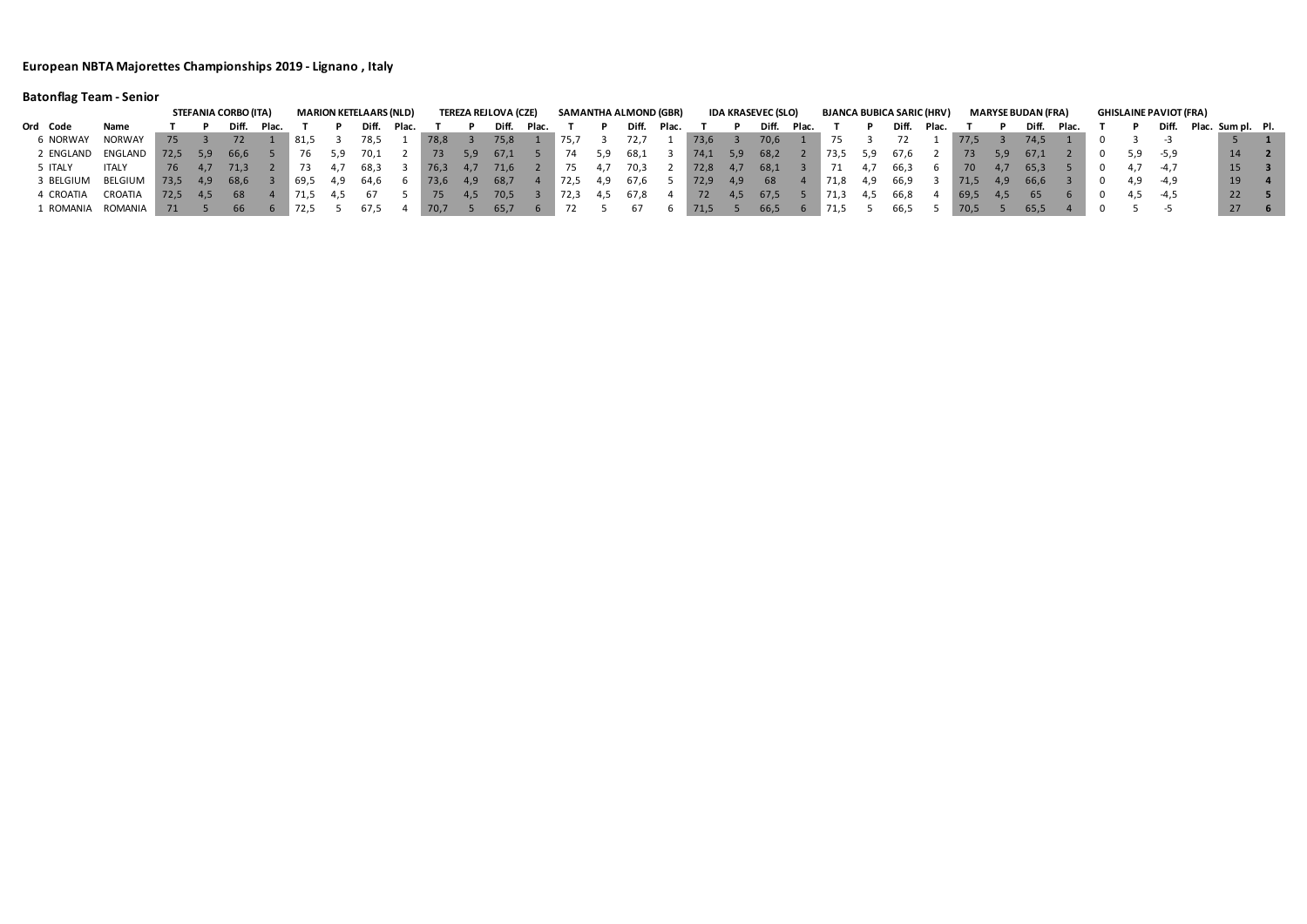|                |                           |      | KATIUSCIA FELISARI (ITA) SUSANNE VAN DEURSEN (NLD) SAMANTHA ALMOND (GBR) |       |      |     |       |       |      |       |       |      | <b>IDA KRASEVEC (SLO)</b> |       |      |     | <b>BJANCA BUBICA SARIC (HRV)</b> |       |      | <b>MARYSE BUDAN (FRA)</b> |                   |  |
|----------------|---------------------------|------|--------------------------------------------------------------------------|-------|------|-----|-------|-------|------|-------|-------|------|---------------------------|-------|------|-----|----------------------------------|-------|------|---------------------------|-------------------|--|
| Ord Code       | Name                      |      | Diff.                                                                    | Plac. |      |     | Diff. | Plac. |      | Diff. | Plac. |      | Diff.                     | Plac. |      |     | Diff.                            | Plac. |      | Diff.                     | Plac. Sum pl. Pl. |  |
| 4 NETHERLANDS  | <b>GUIJT/VAN DER PLAS</b> | 70   | 67.9                                                                     |       | 74,5 |     | 72.8  |       | 72   | 70,3  |       | 69,6 | 67,6                      |       | 72   | 1,8 | 70,2                             |       | 70,5 | 68.8                      |                   |  |
| L ITALY        | DE LEONARDIS/BOTTI        | 68.5 | 67.1                                                                     |       | 69.5 | 1.6 |       |       | 68,5 | 67,5  |       | 70,1 | 68,7                      |       | 68,5 |     | 67.4                             |       |      |                           |                   |  |
| <b>CROATIA</b> | BAKSA/VOJVODA             | 67.5 | 66.1                                                                     |       | 65.5 | 0.8 | 64.7  |       | 71,5 | 70    |       | 68,5 | 67,3                      |       | -69  | 0,7 | 68.3                             |       | 64   | 63.3                      | 11                |  |
| B ENGLAND      | ELES/WELLS                | 69   | 63,9                                                                     |       |      |     | 67,3  |       | 69   | 64,3  |       | 69,8 | 64,8                      |       | 72   | 4.9 | 67,1                             |       | 67,5 | 62,8                      | 16                |  |

# **Duo Accessories - Juvenile**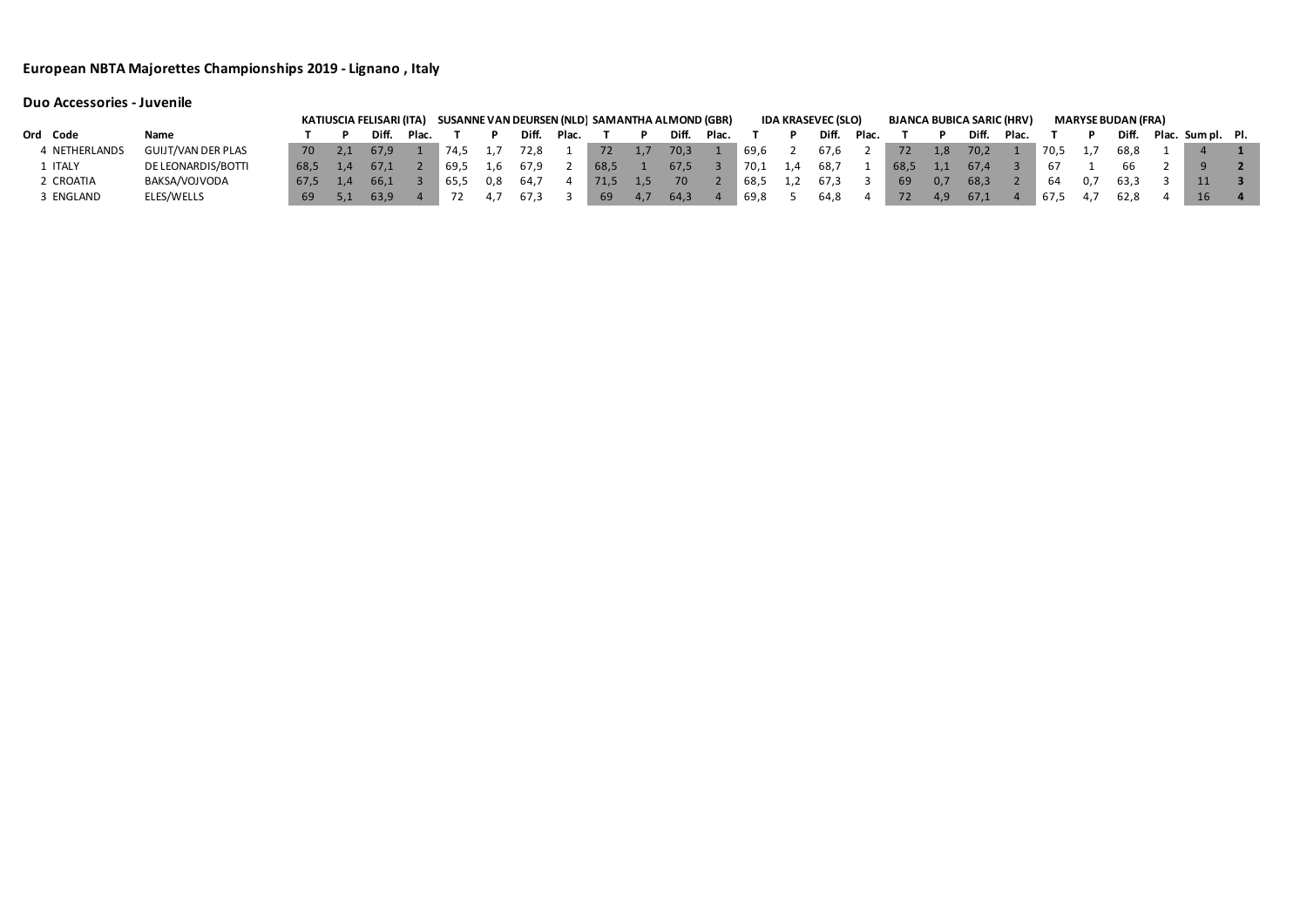## **Duo Accessories - Preteen**

|                      |                       |      |     | <b>STEFANIA CORBO (ITA)</b> |       |      |     | <b>MARION KETELAARS (NLD)</b> |       |      |     | <b>TEREZA REJLOVA (CZE)</b> |             |      |      | <b>TINA KEGEL (SLO)</b> |       |      |         | <b>IVANA MIKOVIC (HRV)</b> |       |      |     | <b>GHISLAINE PAVIOT (FRA)</b> |              |                   |  |
|----------------------|-----------------------|------|-----|-----------------------------|-------|------|-----|-------------------------------|-------|------|-----|-----------------------------|-------------|------|------|-------------------------|-------|------|---------|----------------------------|-------|------|-----|-------------------------------|--------------|-------------------|--|
| Ord Code             | Name                  |      |     | Diff.                       | Plac. |      |     | Diff.                         | Plac. |      |     | Diff.                       | Plac.       |      |      | Diff.                   | Plac. |      |         | Diff.                      | Plac. |      |     | Diff.                         |              | Plac. Sum pl. Pl. |  |
| 4 CROATIA            | BARIŠIĆ/LEDIĆ         | 76   | 1,6 | 74,4                        |       | 78   |     | 76,3                          |       | 77.8 | 1,1 | 76,7                        |             | 76,3 | 1,5  | 74.8                    |       | 78   | 1,5     | 76,5                       |       |      |     | 72,8                          |              |                   |  |
| 8 ENGLAND            | FELLOWS/UPPINGTON     | 75,5 |     | 73,4                        |       |      | ⊥.8 | 75,2                          |       | 77.2 | 1,6 | 75,6                        |             | 75,3 | 1, / | 73,6                    |       | 78   | 2,1     | 75,9                       |       | 75   | 2,5 | 72,5                          |              | 11                |  |
| 3 CZECHIA            | RATIMCOVA/RATIMCOVA   | 74,5 |     | 73,1                        |       | 76   | ⊥,b | 74,4                          |       | 76,7 |     | 75,7                        |             | 76   | 1,3  | 74,7                    |       | 75   | 1,5     | 73,5                       |       | 75   | ⊥.8 | 73,2                          |              | 11                |  |
| 7 FRANCE             | EYMERY/TAESCH         | 74   |     | 72,6                        |       | 76.5 |     | 75,5                          |       | 75,8 | 0,5 | 75,3                        |             | 74   | 0.7  | 73,3                    |       | 76,5 | $1.1\,$ | 75,4                       |       | 74   |     | 72,3                          | 4            | 15                |  |
| 1 SLOVENIA           | MIHELIČ/PODOBNIK      | 72   |     | 70,8                        |       | 73.5 | 1,4 | 72,1                          |       | 73   | 0,7 | 72,3                        |             |      | 1,1  | 71,9                    |       | 71   | 1.3.    | 69,7                       |       |      | 1,9 | 71,1                          |              | 20                |  |
| <b>6 NETHERLANDS</b> | DE VREUGD/VAN DUIJN   | 70   | 2,8 | 67,2                        |       | 73   | 2.4 | 70,6                          | D     | 72,4 | 2,1 | 70,3                        | $\mathbf b$ | 73   | 3.4  | 69,6                    | b     | 72   |         | 69                         |       | 71,5 | 3,2 | 68,3                          |              | 24                |  |
| 2 ITALY              | ORTOLANI/PIRRO        | 69   | 4,3 | 64,7                        |       | 70   | 3.4 | 66,6                          |       | 67.5 | 3,9 | 63,6                        | -8          | 72,5 |      | 68,5                    |       | 70   |         | 66,3                       |       | 72,5 |     | 68,5                          | $\mathsf{b}$ | 28                |  |
| 5 WALES              | BOWDLER/REES-WILLIAMS | 64   |     | 61,5                        |       | 66.5 | Z,b | 63,9                          | 8     | 65,8 | 1,8 | 64                          |             | 68,5 | 1,9  | 66,6                    | 8     | 66   |         | 64                         | 8     | 70,5 | 5,2 | 68                            | 8            | 32                |  |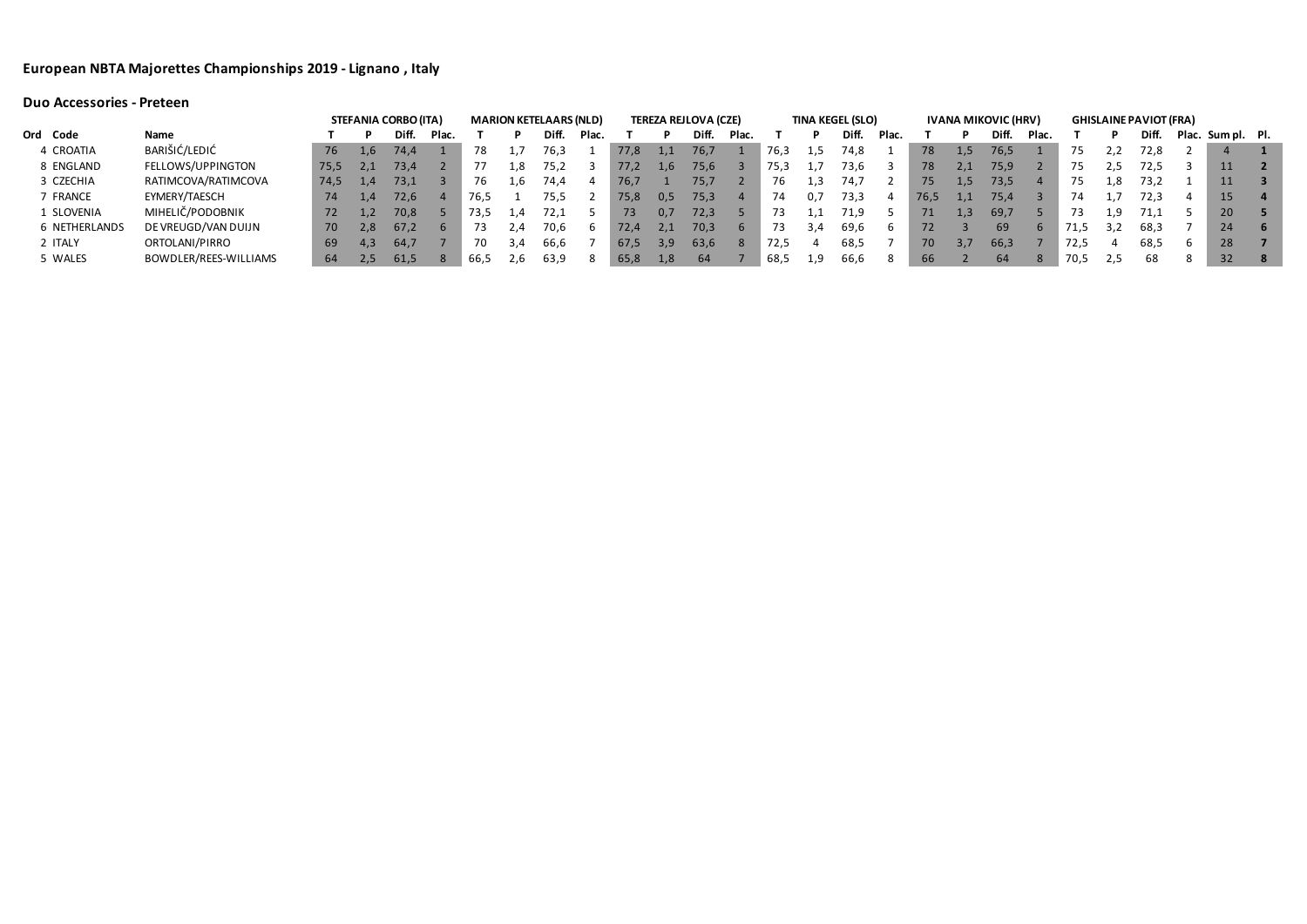|               |                       |      |     | <b>STEFANIA CORBO (ITA)</b> |       |      |                  | <b>MARYSE BUDAN (FRA)</b> |       |      |     | <b>BJANCA BUBICA SARIC (HRV)</b> |             |      |     | <b>IDA KRASEVEC (SLO)</b> |       |      |     | <b>TEREZA REJLOVA (CZE)</b> |       |      |         | <b>MARION KETELAARS (NLD)</b> |                   |       |
|---------------|-----------------------|------|-----|-----------------------------|-------|------|------------------|---------------------------|-------|------|-----|----------------------------------|-------------|------|-----|---------------------------|-------|------|-----|-----------------------------|-------|------|---------|-------------------------------|-------------------|-------|
| Ord Code      | Name                  |      |     | Diff.                       | Plac. |      |                  | Diff.                     | Plac. |      |     | Diff.                            | Plac.       |      |     | Diff.                     | Plac. |      |     | Diff.                       | Plac. |      |         | Diff.                         | Plac. Sum pl. Pl. |       |
| 10 CROATIA    | ILIČIĆ/SOLDO          | 83   | 1.5 | 81,5                        |       | 74   | $\overline{1,4}$ | 72,6                      |       | 81   | 1,3 | 79,7                             |             | 76,8 | 1,4 | 75,4                      |       | 77.7 | 1,3 | 76,4                        |       | 82   | 1,7     | 80,3                          |                   |       |
| 5 CZECHIA     | BEDNAROVA/POHORSKY    | 78,5 | 2,5 | 76                          |       | 75,5 |                  | 72,8                      |       | 81,5 | 3,6 | 77,9                             |             | 76,6 | 2,6 | 74                        |       | 79,6 | 2,8 | 76,8                        |       | 77,5 | 2.6     | 74,9                          |                   |       |
| 3 NETHERLANDS | ADAM/VAN DER MEULEN   | 72.  |     | 69                          |       | 72,5 | 2,8              | 69,7                      |       | 79,5 | 2,6 | 76,9                             |             | 74.2 |     | 72,2                      |       | 77.5 | 2,1 | 74,8                        |       |      | 2,2     | 76,8                          | 15                | 439,4 |
| 1 ENGLAND     | MARTIN/MARTIN         | 757  |     | 73 <sub>1</sub>             |       | 73,7 |                  |                           |       | 76.5 | 1,9 | 74.6                             |             | 74.3 | 1.6 | 72,7                      |       | 74.5 |     | 72,8                        |       | 75,5 | 2,3     | 73,2                          | 15                | 438,0 |
| 6 ITALY       | BORGHI/PAGANI         | 75,5 | 1,3 | 74,2                        |       |      | د.1              | 69,5                      | b     | 72.  |     | 70,3                             | $\mathbf b$ | 12,1 | 1.3 | 71,4                      |       | 71,8 | 1,3 | 70,5                        |       | 76   | ⊥,8     | 74.2                          | 20                |       |
| 8 BELGIUM     | DE TROYER/DE TROYER   | 72.5 | 2.5 |                             |       | 71.8 |                  | 69.8                      |       | 75.5 | 2.1 | 73,4                             |             | 73.2 |     |                           |       | 70,3 | 1.6 | 68,7                        |       | 76   | $2.3 -$ | 73.7                          | 22                |       |
| 9 FRANCE      | FOLIO/FOLIO           | 74.5 | 4.4 | 70,1                        |       |      |                  | 67                        |       |      |     | 67                               |             | 74.1 | 3,3 | 70,8                      |       | 72,8 |     | 69,1                        |       | 74   | 5,1     | 68,9                          | 29                |       |
| 4 SLOVENIA    | <b>BARTOL/LEVSTEK</b> | 68,5 | 4,2 | 64,3                        | -8    | 70,8 | 3.7              | 67,1                      |       | 70,5 | 3,8 | 66,7                             | 8           | 74   | 3.1 | 70,9                      |       | 70,5 | 3,4 | 67,1                        |       |      | 3.7     | 69,3                          | 30                |       |
| 7 WALES       | CONNELLY/HARRATT      | 66   | 3,9 | 62,1                        |       | 64   | 3,5              | 60,5                      |       | 64,5 | 3,7 | 60,8                             | q           | 69,8 | 3,1 | 66,7                      |       | 63   | 3,8 | 59,2                        |       | 69   | 3,5     | 65,5                          | 36                |       |

# **Duo Accessories - Senior**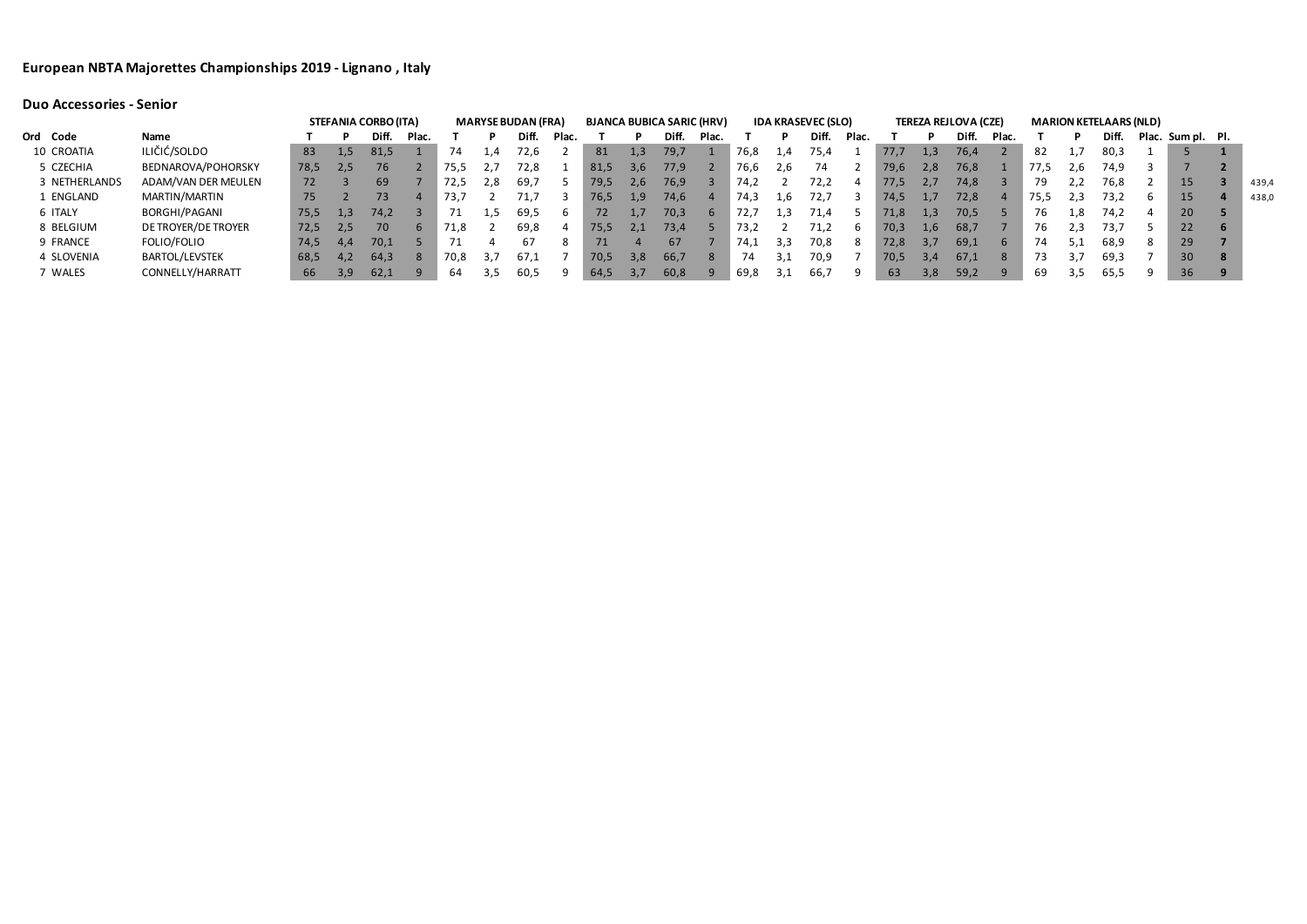|               |                    |      |     | <b>KATIUSCIA FELISARI (ITA)</b> |             |      |             | <b>GHISLAINE PAVIOT (FRA)</b> |       |      |     | <b>IVANA MIKOVIC (HRV)</b> |       |      |     | <b>TINA KEGEL (SLO)</b> |              |      |     | SAMANTHA ALMOND (GBR) SUSANNE VAN DEURSEN (NLD) |              |      |      |       |                   |      |
|---------------|--------------------|------|-----|---------------------------------|-------------|------|-------------|-------------------------------|-------|------|-----|----------------------------|-------|------|-----|-------------------------|--------------|------|-----|-------------------------------------------------|--------------|------|------|-------|-------------------|------|
| Ord Code      | Name               |      |     | Diff                            | Plac.       |      |             | Diff.                         | Plac. |      |     | Diff.                      | Plac. |      |     | Diff.                   | Plac.        |      |     | Diff.                                           | Plac.        |      |      | Diff. | Plac. Sum pl. Pl. |      |
| 3 NETHERLANDS | OUWEHAND/OUWEHAND  | 79   |     | 78                              |             | 79,5 | 1,5         | 78                            |       | 71,7 | 1,4 | 70,3                       |       | 78   |     |                         |              | 73,5 | 2,2 | 71,3                                            |              | 75,5 |      | 73,8  | 10                |      |
| 8 CROATIA     | BLAŽEK/MARKAN      | 79,5 | 1,8 | 77,7                            |             | 79   |             | 76,9                          |       | 73,8 |     | 72,1                       |       | 78   |     | 76,7                    |              | 75   |     | 73,3                                            |              | 75,5 | 2,4  | 73,1  | 11                |      |
| 1 ENGLAND     | MADDOX/TURNER      | 76,5 | 1,6 | 74,9                            |             | 77   |             | 75.                           |       | 73,2 | 1,8 | 71,4                       |       | 74.5 |     | 72,4                    | 4            | 75,5 | 1.9 | 73,6                                            |              | 76   | 1.9  | 74,1  | 12                |      |
| 4 CZECHIA     | PRYMKOVA/RATIMCOVA | 76   | 2,3 | 73,7                            | $\mathbf b$ | 78   | 2,5         | 75,5                          |       | 72,4 |     | 70,7                       |       | 75,3 |     | 73,4                    |              | 77   |     | 75,3                                            |              | 75   |      | 73,4  | 13                |      |
| 7 FRANCE      | BERNARD/JOURNOUD   | 80.5 | 0,2 | 80,3                            |             | 79,3 | 0.8         | 78,5                          |       | 70,5 | 0,7 | 69,8                       |       | 70,1 | 0,3 | 69,8                    |              | 71,5 | 0,6 | 70,9                                            |              | 65.8 | 0,9  | 64,9  | 16                |      |
| 9 ITALY       | FERRITO/FERRITO    | 76   |     | 74                              |             |      | $\angle 74$ | 74.6                          |       | 69,2 | 2,8 | 66,4                       |       | 69   | 2,5 | 66,5                    | 8            | 67.2 | 2,5 | 64,7                                            |              | 68,5 | -1,5 | 67    | 24                | $-6$ |
| 2 BULGARIA    | NIKOLOVA/NASUF     | 68   | 3.4 | 64,6                            |             | 67   | 3.6         | 63,4                          |       | 69   | 3,2 | 65,8                       |       |      |     | 68                      |              | 70,5 |     | 67,5                                            | $\mathbf{b}$ | 65.5 | 3,3  | 62,2  | 28                |      |
| 6 SLOVENIA    | ANDOLJŠEK/RUS      | 65   | 4,1 | 60,9                            |             | 64.5 | 4.6         | 59,9                          |       | 62,7 | 3.7 | 59                         |       |      |     | 68.6                    | <sub>b</sub> | 67   |     | 63                                              |              | 69   | 3.8  | 65.2  | 31                |      |
| 10 BELGIUM    | FRANSEN/GALLOO     | 63   |     | 60                              | q           | 66   |             | 62,5                          |       | 65,7 | 3,3 | 62,4                       |       | 68,9 | 3,2 | 65,7                    |              | 65   | 2,2 | 62,8                                            |              | 65,5 |      | 63    | 34                |      |

**Duo Accessories - Junior**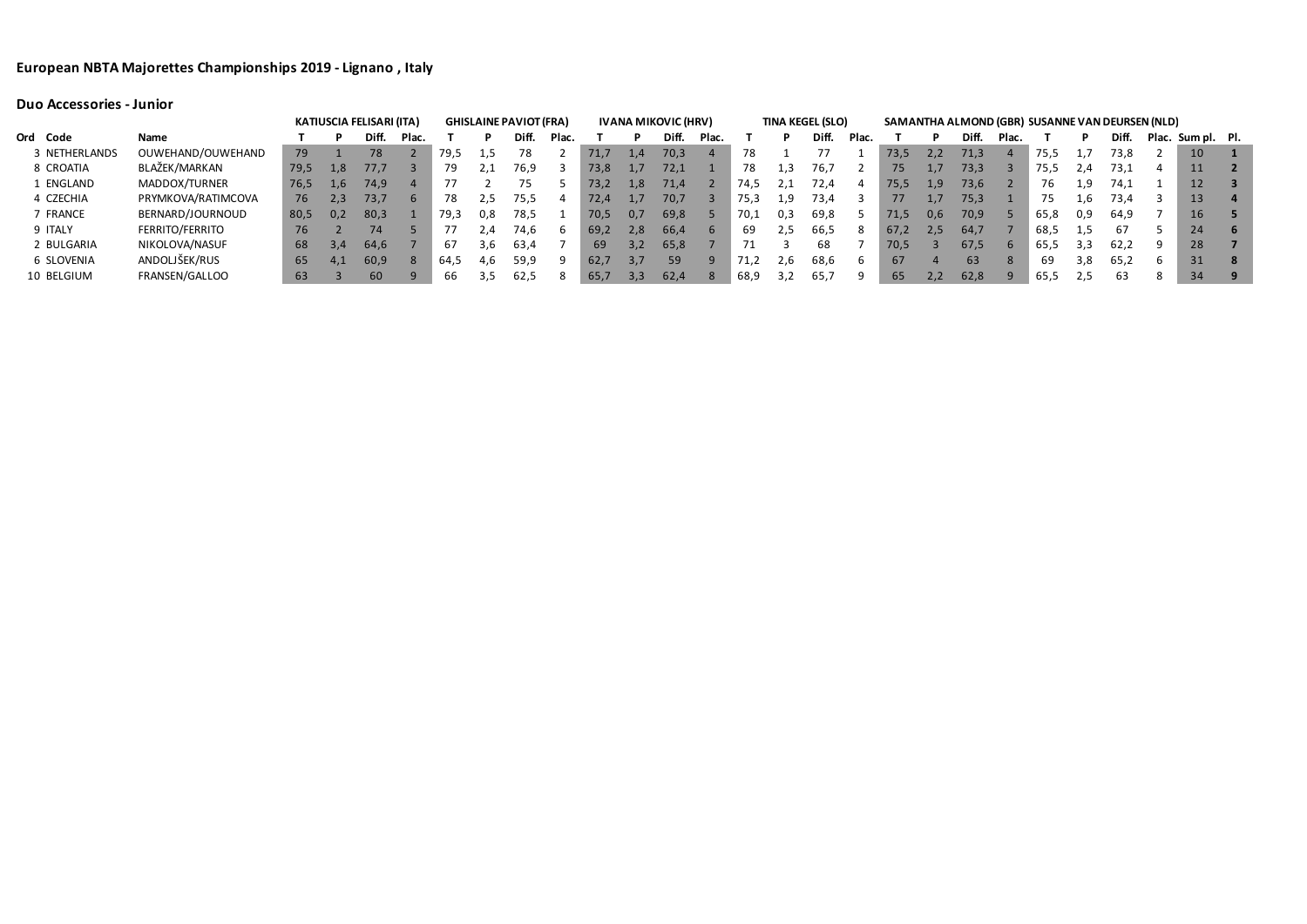|            |      |      |                             |       |                 |     |                               |       |       |     |                             |       |      |     | <b>Exhibition Corps - Junior</b> |       |      |     |                           |       |      |     |                     |       |      |     |                               |       |     |                          |                         |  |
|------------|------|------|-----------------------------|-------|-----------------|-----|-------------------------------|-------|-------|-----|-----------------------------|-------|------|-----|----------------------------------|-------|------|-----|---------------------------|-------|------|-----|---------------------|-------|------|-----|-------------------------------|-------|-----|--------------------------|-------------------------|--|
|            |      |      | <b>STEFANIA CORBO (ITA)</b> |       |                 |     | <b>MARION KETELAARS (NLD)</b> |       |       |     | <b>TEREZA REJLOVA (CZE)</b> |       |      |     | <b>SAMANTHA ALMOND (GBR)</b>     |       |      |     | <b>IDA KRASEVEC (SLO)</b> |       |      |     | IVANA MIKOVIC (HRV) |       |      |     | <b>GHISLAINE PAVIOT (FRA)</b> |       |     | KATIUSCIA FELISARI (ITA) |                         |  |
| Ord Code   |      |      | Diff.                       | Plac. |                 |     | <b>Diff</b>                   | Plac. |       |     | Diff.                       | Plac. |      |     | Diff.                            | Plac. |      |     | Diff.                     | Plac. |      |     | Diff.               | Plac. |      |     | Diff.                         | Plac. |     |                          | Diff. Plac. Sum pl. Pl. |  |
| 2 CROATIA  | 81,5 |      | 80,2                        |       | $^{\circ}$ 82,5 |     | ے,81                          |       | 79,4  | 1,3 | 78,1                        |       |      | 5.1 |                                  |       | 77,5 | 1,3 | 76,2                      |       | 81,5 | 1,3 | 80,2                |       | 82   | 1,3 | -80,7                         |       |     | $-1,3$                   |                         |  |
| CZECHIA    | 83   | 4.1  | 78,9                        |       | ® 85,5          | 4,⊥ | 81,4                          |       | -82,5 | 4,1 | 78,4                        |       | 81   | 4,1 | 76,9                             |       | 77,5 | 4,1 | 73,4                      |       | -80  |     | 75,9                |       | 81,5 |     | 77,4                          |       | 4,1 | $-4,1$                   | $\mathbf{q}$            |  |
| 4 BULGARIA | 77.5 | 4.6  | 72.9                        |       | 74              | 4.O | 69,4                          |       | 79    | 4.6 | 74,4                        |       | 76,3 | 4,6 | 71,7                             |       | 74   | 4,6 | -69,4                     |       | 75,5 |     | 70,9                |       | 80   | 4.6 | 75,4                          |       |     | 4,6 -4,6                 | 16                      |  |
| 1 ENGLAND  | 75,5 | -6,2 | -69,3                       |       |                 | 6,2 | 69,8                          |       | 74,4  | 6,2 | 68,2                        |       | 76,5 | 6,2 | 70,3                             |       | 74   | 6,2 | 67,8                      |       | 74   |     | 67,8                |       | 75   | 6,2 | 68,8                          |       | 6,2 | $-6,2$                   | 21                      |  |
| 3 ITALY    | 75   |      | 69,6                        |       | 76,5            |     |                               |       |       | 5.4 | 67,3                        |       | 74,5 | 5.4 | 69,1                             |       | 75,5 | 5,4 | 70,1                      |       |      | 5,4 | 66,6                |       | 74   |     | 68,6                          |       | 5,4 | -5,4                     | 22                      |  |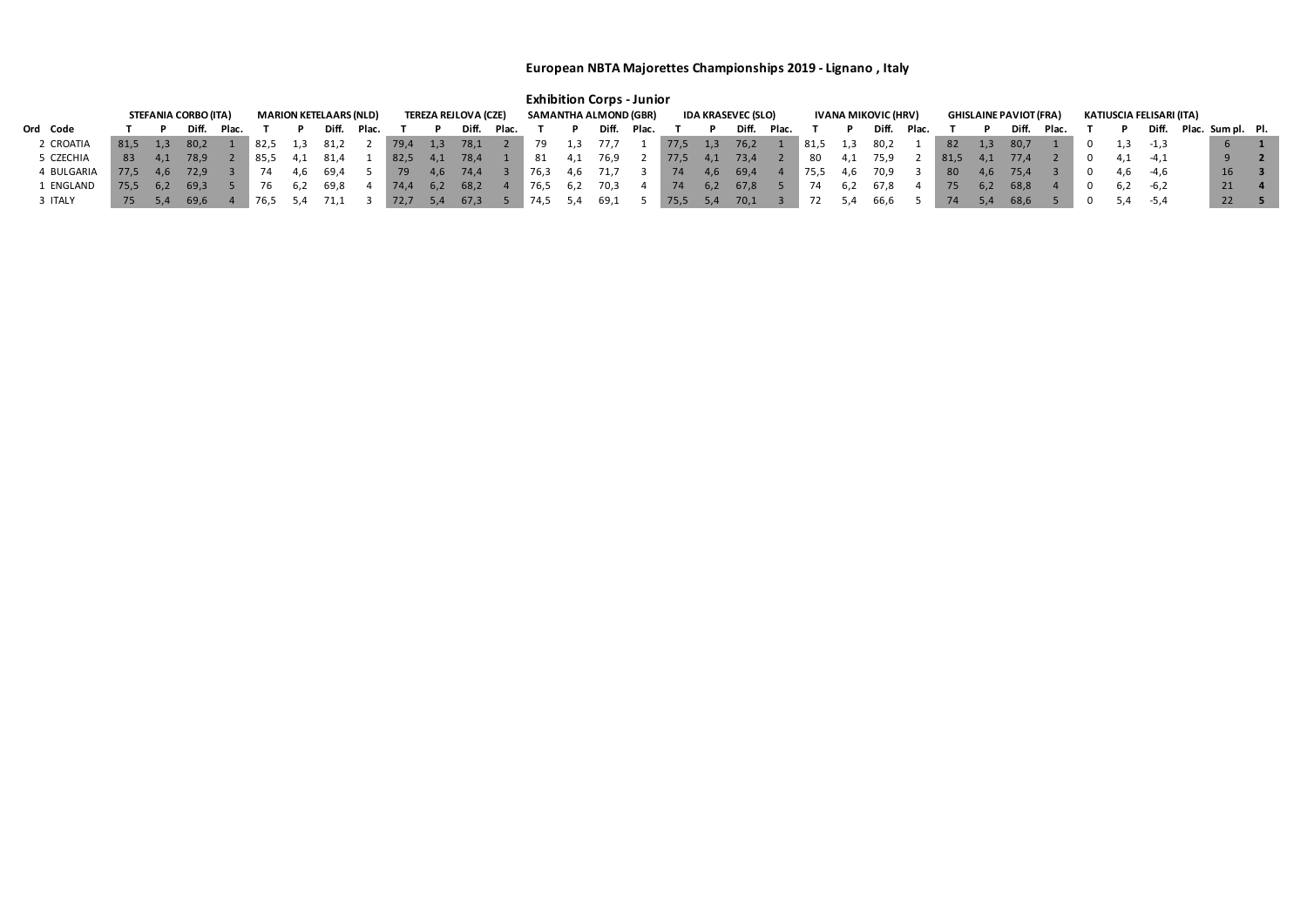# **Exhibition Corps - Juvenile**

|            | SUSANNE VAN DEURSEN (NLD) |     |       |       |      | <b>TEREZA REJLOVA (CZE)</b> |       |     |     | SAMANTHA ALMOND (GBR) |       |      |     | <b>TINA KEGEL (SLO)</b> |       | <b>BJANCA BUBICA SARIC (HRV)</b> |     |       |       |        |               | <b>MARYSE BUDAN (FRA)</b> |       |     | <b>IDA KRASEVEC (SLO)</b> |       |      | STEFANIA CORBO (ITA) |      |                 |  |
|------------|---------------------------|-----|-------|-------|------|-----------------------------|-------|-----|-----|-----------------------|-------|------|-----|-------------------------|-------|----------------------------------|-----|-------|-------|--------|---------------|---------------------------|-------|-----|---------------------------|-------|------|----------------------|------|-----------------|--|
| Ord Code   |                           |     | Diff. | Plac. |      | Diff.                       | Plac. |     |     | Diff.                 | Plac. |      |     | Diff.                   | Plac. |                                  |     | Diff. | Plac. |        |               | Diff.                     | Plac. |     | Diff.                     | Plac. |      | Diff.                | Plac | Sum pl. Pl      |  |
| 2 CZECHIA  | 78.5                      | 7.4 |       |       | 77.5 | 70,1                        |       | 777 | 1.4 | 69,6                  |       | 75,5 | 7.4 | 68,1                    |       | 77                               | 7,4 | 69,6  |       | . 76,5 | $\frac{1}{4}$ | -69,1                     |       | 7.4 | -7.4                      |       |      |                      |      |                 |  |
| 3 BULGARIA | 73.5                      | 5.2 | 68.3  |       | 70,5 | 65,3                        |       | 72  | 5,2 | 66,8                  |       | 73,2 | 5,2 | 68                      |       | 79                               | 5,2 | 73,8  |       |        |               | 69.8                      |       |     | $-5,2$                    |       | -70  |                      |      | 10              |  |
| 4 CROATIA  | 75.5                      | 7.4 | 68.1  |       | 76.2 | 68,8                        |       |     |     | -64,1                 |       | 74.3 |     | 66,9                    |       | 77,5                             | 7.4 | 70,1  |       | -74.5  | $\frac{1}{4}$ | -67.1                     |       |     | $-7.4$                    |       | 74.5 |                      |      |                 |  |
| 1 ITALY    | 70                        | 5.9 | 64,1  |       | 68,5 | 62,6                        |       | -69 | 5.9 | 63,1                  |       |      |     | 65,1                    |       | 68,5                             | 5,9 | 62,6  |       | 69,5   |               | 63,6                      |       |     | $-5,9$                    |       | 70,5 |                      |      | 20 <sub>1</sub> |  |

# Diff. Plac. T P Diff. Plac. Sumpl. Pl.<br>-7,4 75 7,4 67,6 1 6 1 7,4 74,5 7,4 67,1 2 13 3<br>-5,9 70,5 5,9 64,6 4 20 4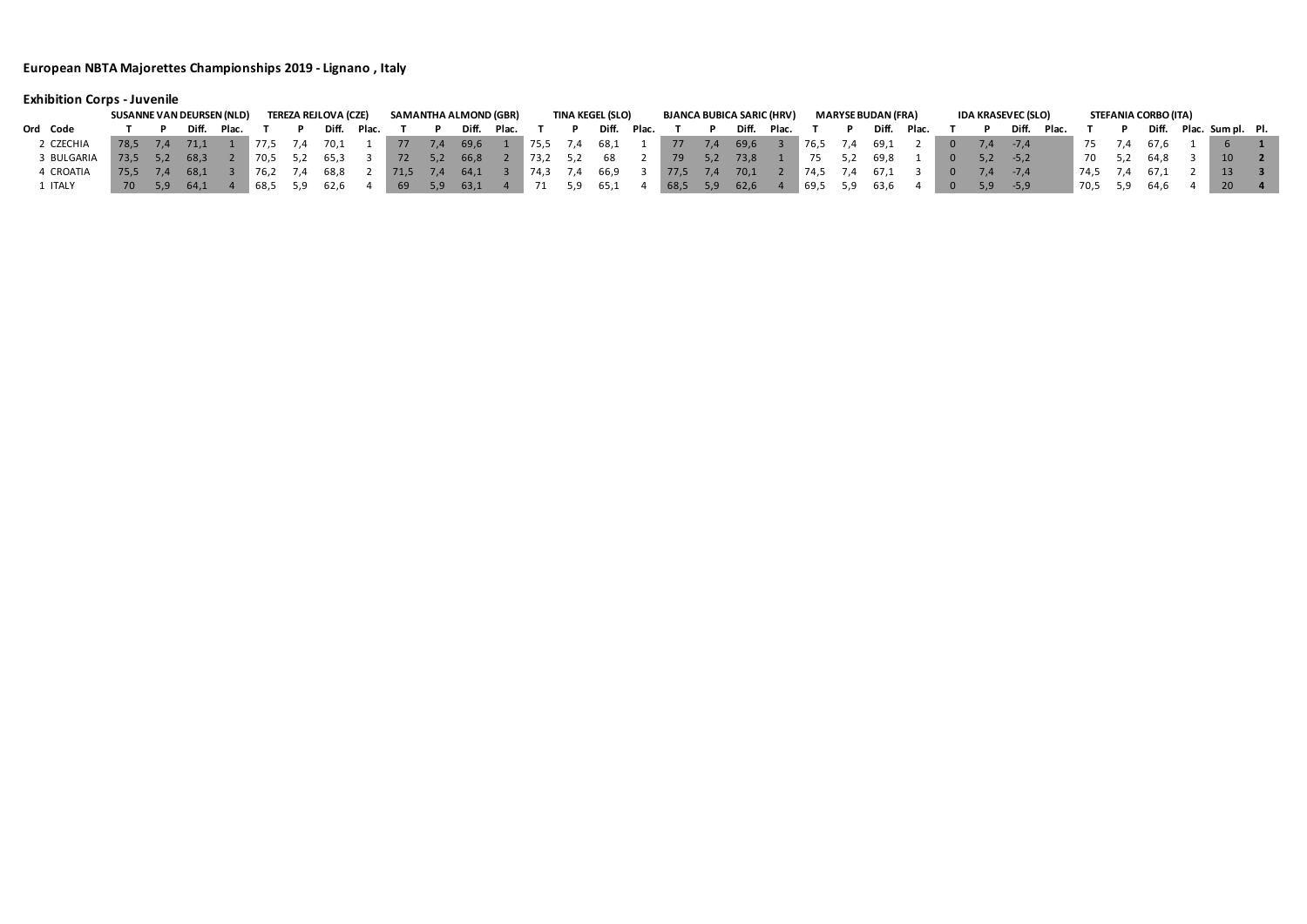# **Exhibition Corps - Senior**

|               |      |       | STEFANIA CORBO (ITA) |       |      |       |       | SUSANNE VAN DEURSEN (NLD) |        |      | TEREZA REJLOVA (CZE) |       |      |       | SAMANTHA ALMOND (GBR) |       |        |      | <b>IDA KRASEVEC (SLO)</b> |       | <b>BJANCA BUBICA SARIC (HRV)</b> |       |       |       |      |      | <b>MARYSE BUDAN (FRA)</b> |       |     | KATIUSCIA FELISARI (ITA) |                   |  |
|---------------|------|-------|----------------------|-------|------|-------|-------|---------------------------|--------|------|----------------------|-------|------|-------|-----------------------|-------|--------|------|---------------------------|-------|----------------------------------|-------|-------|-------|------|------|---------------------------|-------|-----|--------------------------|-------------------|--|
| Ord Code      |      |       | Diff.                | Plac. |      |       | Diff. | Plac.                     |        |      | Diff.                | Plac. |      |       | Diff.                 | Plac. |        |      | Diff.                     | Plac. |                                  |       | Diff. | Plac. |      |      | Diff.                     | Plac. |     | Diff.                    | Plac. Sum pl. Pl. |  |
| 5 CROATIA     | 77.5 | -4,8  | 72.7                 |       | 78   |       | 73,2  |                           | - 80,4 | 4,8  | 75,6                 |       | 77,5 | -4,8  | 72,7                  |       | 78,9   | 4,8  | 74,1                      |       | 81,5                             | 4,8   | 76,7  |       | 78   | -4,8 | 73,2                      |       | 4,8 | -4,8                     |                   |  |
| 1 NETHERLANDS | 77.5 | -3.7  | 73.8                 |       | 78,5 | - 3.7 | 74,8  |                           | 78,8   | -3,7 | 75,1                 |       | 76   |       | 72,3                  |       | 77,3   | -3,7 | 73,6                      |       | 78.                              |       | 74.3  |       | 78   |      | 74.3                      |       |     | $-3.7$                   | 10 <sup>°</sup>   |  |
| 2 ENGLAND     | 78.5 | 6.1   | 72,4                 |       |      |       | 70,9  |                           | 79,5   | -6,1 | 73,4                 |       | -80  | 6.L   | 73,9                  |       | 79,2   | -6,1 | 73,1                      |       | -81                              | -6.1  | 74.9  |       | 77,5 | 6,1  | 71,4                      |       | 6.1 | -6,1                     | 17                |  |
| 6 SLOVENIA    | 75   | -3.9  | 71.1                 |       |      |       | 72.1  |                           | 77,4   | 3,9  | 73,5                 |       | 75,8 | -3,9  | 71.9                  |       | - 78,7 | 3,9  | 74,8                      |       | 77.5                             | -3,9  | 73.6  |       | 73,5 | -3,9 | -69,6                     |       | 3,9 | -3,9                     | 20 <sup>2</sup>   |  |
| 3 CZECHIA     | -82  | - 8.9 | 73.1                 |       | 78   |       | 69,1  |                           | - 82,5 | 8,9  | 73,6                 |       | 80,5 | - 8,9 | 71,6                  |       | 79,8   | 8,9  | 70,9                      |       | 79,5                             | - 8,9 | 70.6  |       | 78,5 | 8,9  | 69,6                      |       | 8,9 | -8,9                     | 22                |  |
| 4 ITALY       | /5   | -4.3  | 70,7                 |       |      |       | 67.   |                           | 72,5   | 4,3  | 68,2                 |       | 74   | 4,3   | 69,7                  |       | 74,8   | -4,3 | 70,5                      |       |                                  | 4.3   | 61,1  |       |      |      | 68,2                      |       |     | -4,3                     | $30 \ 6$          |  |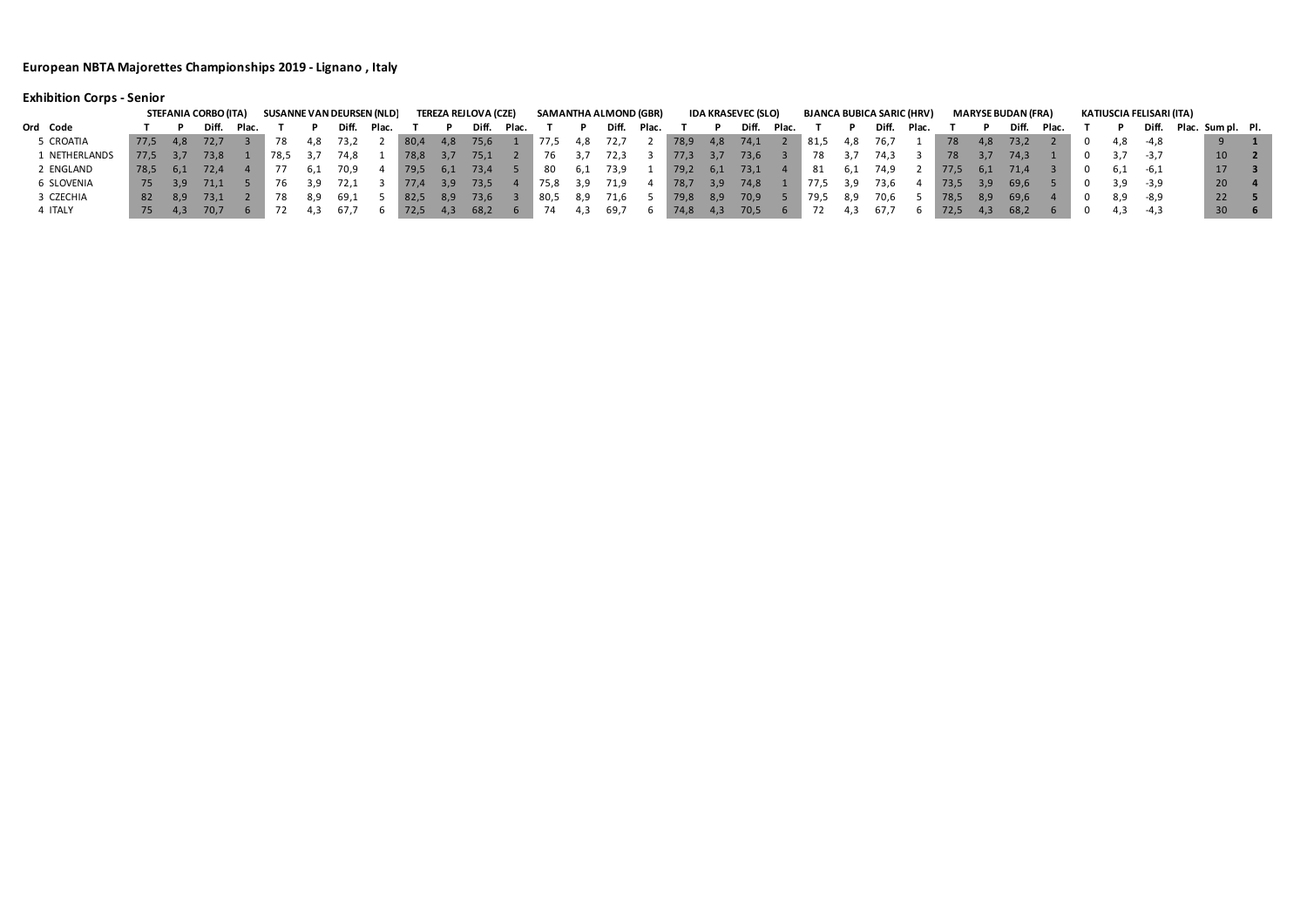|            |                |      |     | STEFANIA CORBO (ITA) |       |     |     | <b>GHISLAINE PAVIOT (FRA)</b> |       |      |     | <b>TINA KEGEL (SLO)</b> |       |      |     | TEREZA REJLOVA (CZE) |       |      |      | IVANA MIKOVIC (HRV) | SAMANTHA ALMOND (GBR) |       |       |       |     |        |         |      | MARION KETELAARS (NLD) SUSANNE VAN DEURSEN (NLD) |                   |  |
|------------|----------------|------|-----|----------------------|-------|-----|-----|-------------------------------|-------|------|-----|-------------------------|-------|------|-----|----------------------|-------|------|------|---------------------|-----------------------|-------|-------|-------|-----|--------|---------|------|--------------------------------------------------|-------------------|--|
| Ord Code   | Name           |      |     | Diff.                | Plac. |     |     | Diff.                         | Plac. |      |     | Diff.                   | Plac. |      |     | Diff.                | Plac. |      |      | Diff. Plac.         |                       |       | Diff. | Plac. |     | Diff.  | - Plac. |      | Diff.                                            | Plac. Sum pl. Pl. |  |
| 3 CROATIA  | CROATIA        | 78.5 |     | 72.5                 |       | -76 |     | 70                            |       | 79,5 |     | 73,5                    |       |      |     |                      |       | 77,3 |      | 71,3                |                       |       |       |       |     |        |         | 80   |                                                  |                   |  |
| 4 CZECHIA  | <b>CZECHIA</b> |      |     |                      |       |     |     |                               |       | 78.5 |     | 74.5                    |       |      |     |                      |       |      |      |                     | 74.5                  |       | 70.5  |       |     |        |         | 77.5 | 73.5                                             |                   |  |
| ITALY      | <b>ITALY</b>   | 72.5 | 3.9 | 68.6                 |       |     | 3.9 | 69.1                          |       | 71   | 3.9 | 67,1                    |       |      | 3,9 | 67,1                 |       | -74  | 3.9  | 70,1                |                       |       | 68.1  |       | 3.9 | $-3.9$ |         | 72   | 68.1                                             | 15                |  |
| 2 BULGARIA | BULGARIA       | 69   |     | 64,5                 |       |     |     | 66,5                          |       | 69,5 | 4.5 | 65                      |       | 69,8 |     | 65,3                 |       | 70,3 | -4.5 | 65,8                | 70,5                  | - 4.5 |       |       | 4.5 | $-4.5$ |         | 69,5 |                                                  | <b>20</b>         |  |

**Parade Corps - Junior**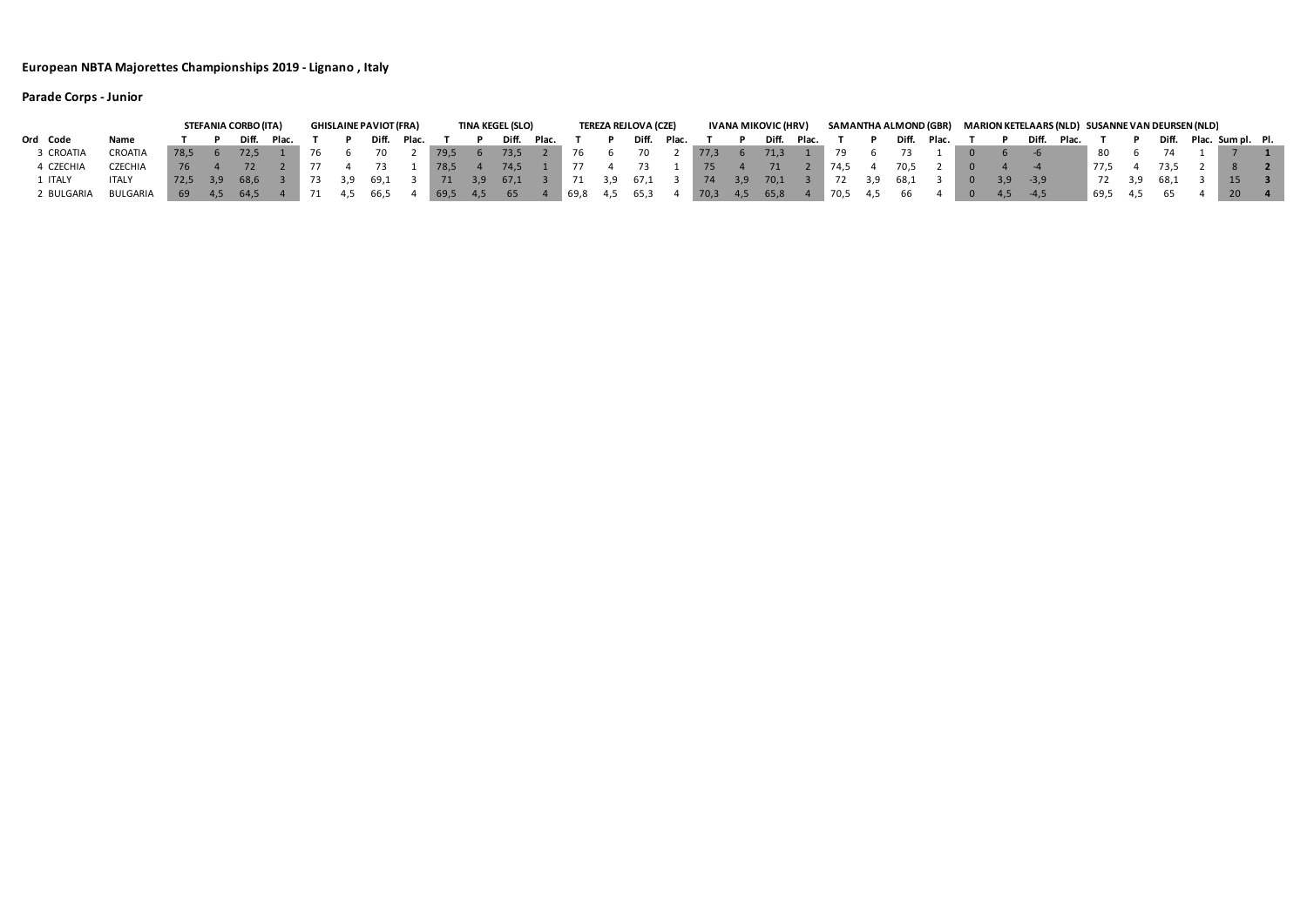|           |      |     |                          |             |       |      |                               |       |      |     |                                  |       |      |     |                         |       |                              |     | <b>Parade Corps - Juvenile</b> |       |                     |     |                             |       |    |     |                               |       |  |                      |                         |                 |  |
|-----------|------|-----|--------------------------|-------------|-------|------|-------------------------------|-------|------|-----|----------------------------------|-------|------|-----|-------------------------|-------|------------------------------|-----|--------------------------------|-------|---------------------|-----|-----------------------------|-------|----|-----|-------------------------------|-------|--|----------------------|-------------------------|-----------------|--|
|           |      |     | KATIUSCIA FELISARI (ITA) |             |       |      | <b>GHISLAINE PAVIOT (FRA)</b> |       |      |     | <b>BJANCA BUBICA SARIC (HRV)</b> |       |      |     | <b>TINA KEGEL (SLO)</b> |       | <b>SAMANTHA ALMOND (GBR)</b> |     |                                |       |                     |     | <b>TEREZA REJLOVA (CZE)</b> |       |    |     | <b>MARION KETELAARS (NLD)</b> |       |  | STEFANIA CORBO (ITA) |                         |                 |  |
| Ord Code  |      |     | Diff.                    | <b>Plac</b> |       |      | <b>Diff</b>                   | Plac. |      |     | Diff.                            | Plac. |      |     | Diff.                   | Plac. |                              |     | Diff.                          | Plac. |                     |     | Diff.                       | Plac. |    |     | Diff.                         | Plac. |  |                      | Diff. Plac. Sum pl. Pl. |                 |  |
| 3 CZECHIA | 82.5 |     | 81,4                     |             | 179.5 |      | 78,4                          |       | 81,5 | 1,1 | 80,4                             |       | 78   |     | 76,9                    |       | 80,5                         | 1,1 | 79,4                           |       | 76                  | 1,1 | 74,9                        |       | 85 | 1,1 | 83,9                          |       |  | -1.1                 |                         |                 |  |
| BULGARIA  | 76   |     | 70.5                     |             | 76.5  |      |                               |       |      | 5.5 | 67,5                             |       | 75   |     | 5,5 69,5                |       | 75 <sub>7</sub>              | 5,5 | 69,5                           |       | 74                  | 5,5 | 68,5                        |       | 76 | 5.5 | 70.5                          |       |  | 5,5 -5,5             |                         | 10 <sup>1</sup> |  |
| 2 ITALY   | 74   | 4.4 | 69,6                     |             |       | -4.4 | 69.6                          |       |      | 4.4 | 71,1                             |       | 72,5 | 4,4 | 68,1                    |       | 68                           | 4.4 | 63,6                           |       | $\blacksquare$ 71,7 | 4.4 | 67,3                        |       | 71 | 4.4 | 66,6                          |       |  | -4.4                 |                         | 15              |  |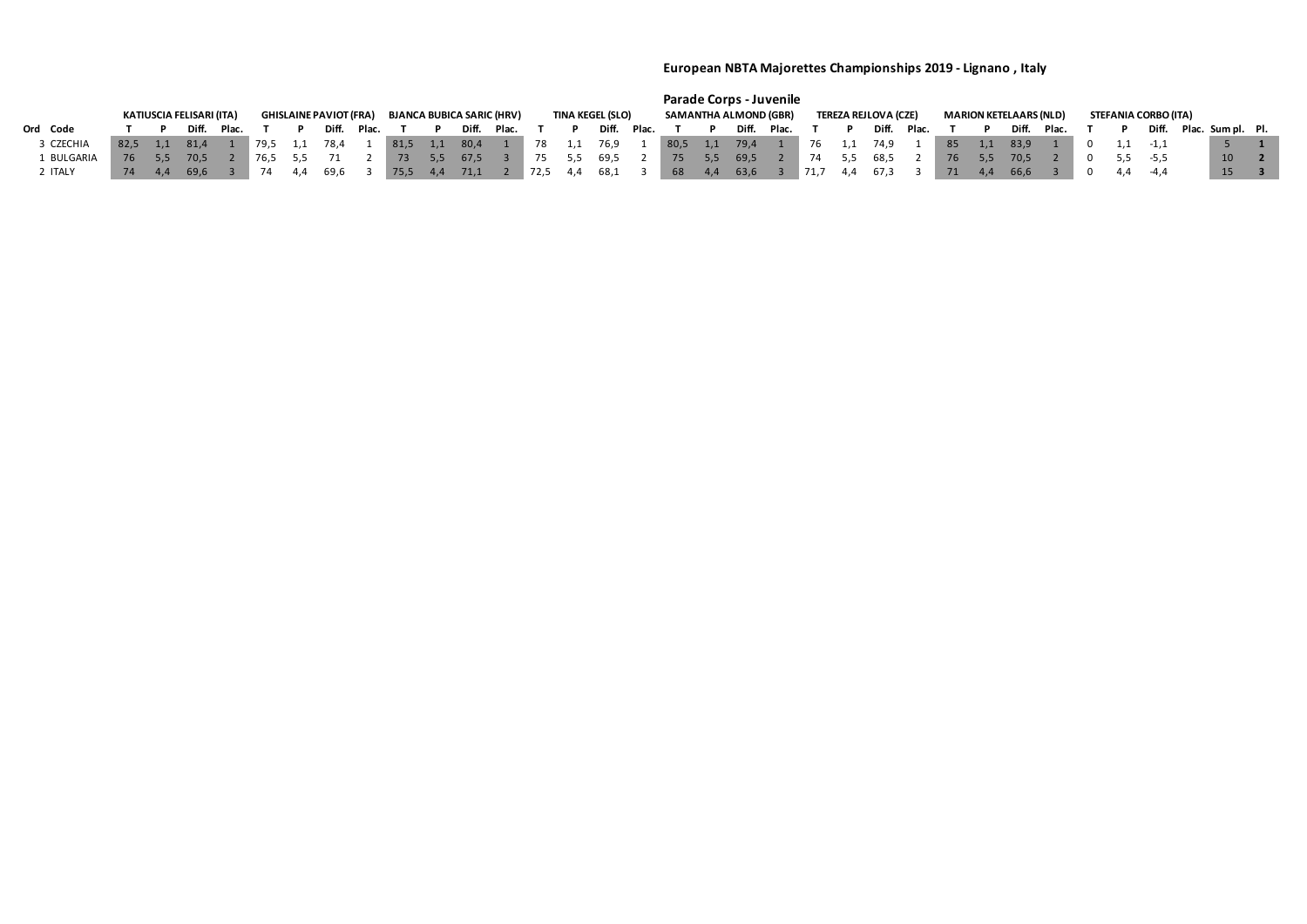| Parade Corps - Senior | <b>STEFANIA CORBO (ITA)</b> |      |     |       |       |      |    | <b>MARION KETELAARS (NLD)</b> |       |      |     | TEREZA REJLOVA (CZE) |       |      |     | SAMANTHA ALMOND (GBR) |       |      |     | TINA KEGEL (SLO) |       |      |      | <b>BJANCA BUBICA SARIC (HRV)</b> |       |      |     | <b>MARYSE BUDAN (FRA)</b> |       |       | ISANNE VAN DEURSEN (NI |           |                               |
|-----------------------|-----------------------------|------|-----|-------|-------|------|----|-------------------------------|-------|------|-----|----------------------|-------|------|-----|-----------------------|-------|------|-----|------------------|-------|------|------|----------------------------------|-------|------|-----|---------------------------|-------|-------|------------------------|-----------|-------------------------------|
| Ord Code              | Name                        |      |     | Diff. | Plac. |      |    | Diff.                         | Plac. |      |     | Diff.                | Plac. |      |     | Diff                  | Plac. |      |     | Diff.            | Plac. |      |      | Diff.                            | -Plac |      |     | Diff.                     | Plac. |       | Diff.                  |           | Plac. Sum pl. Pl. Pl. formula |
| 1 CROATIA             | CROATIA                     | 81   | 3,6 | 77.4  |       | 83   |    | 79.4                          |       | 80   | 3,6 | 76,4                 |       | 78   | 3.6 | 74.4                  |       | 79,5 | 3,6 | 75,9             |       | 79,8 | 3, b | 76,2                             |       | 77,5 | 3,6 | 73.9                      |       | - 3,6 | -3,6                   |           |                               |
| 2 CZECHIA             | CZECHIA                     | 81,5 | 3,2 | 78,3  |       |      |    | 72,8                          |       | 80   | 3,2 | 76,8                 |       |      |     | 73,8                  |       | 78   | 3,2 | 74,8             |       | 78,3 | 3, Z | 75,1                             |       | 78   |     | 74,8                      |       | 3,2   | $-3,2$                 |           |                               |
| 5 ENGLAND             | ENGLAND                     | 80,5 | 4.4 | 76,1  |       | 80,5 | 44 | 76.1                          |       | 79,8 | 4.4 | 75,4                 |       | 78,5 | 4.4 | 74,⊥                  |       | 78,5 | 4.4 | 74,1             |       | 78,5 | 4.4  | 74,1                             |       | 78   |     | 73,6                      |       | -4.4  | -4.4                   | 14        |                               |
| 3 NETHERLANDS         | NETHERLANDS                 | 78,5 | 2.7 | 75,8  |       |      |    | 74.3                          |       | 77.7 | 2.7 | 75                   |       | 73,5 |     | 70,8                  |       | 75   | 2.7 | 72,3             |       | 76,8 |      | 74.1                             |       | 76   |     | 73.3                      |       |       | $-2.7$                 | <b>20</b> |                               |
| 4 ITALY               | <b>ITALY</b>                | 75   | 5,1 | 69,9  |       |      |    | 66,9                          |       | 76,5 | 5,1 | 71,4                 |       |      |     | 66,9                  |       | 74,5 |     | 69,4             |       |      |      | 69,9                             |       | 73,5 |     | 68,4                      |       | 5,1   | $-5,1$                 | 25        |                               |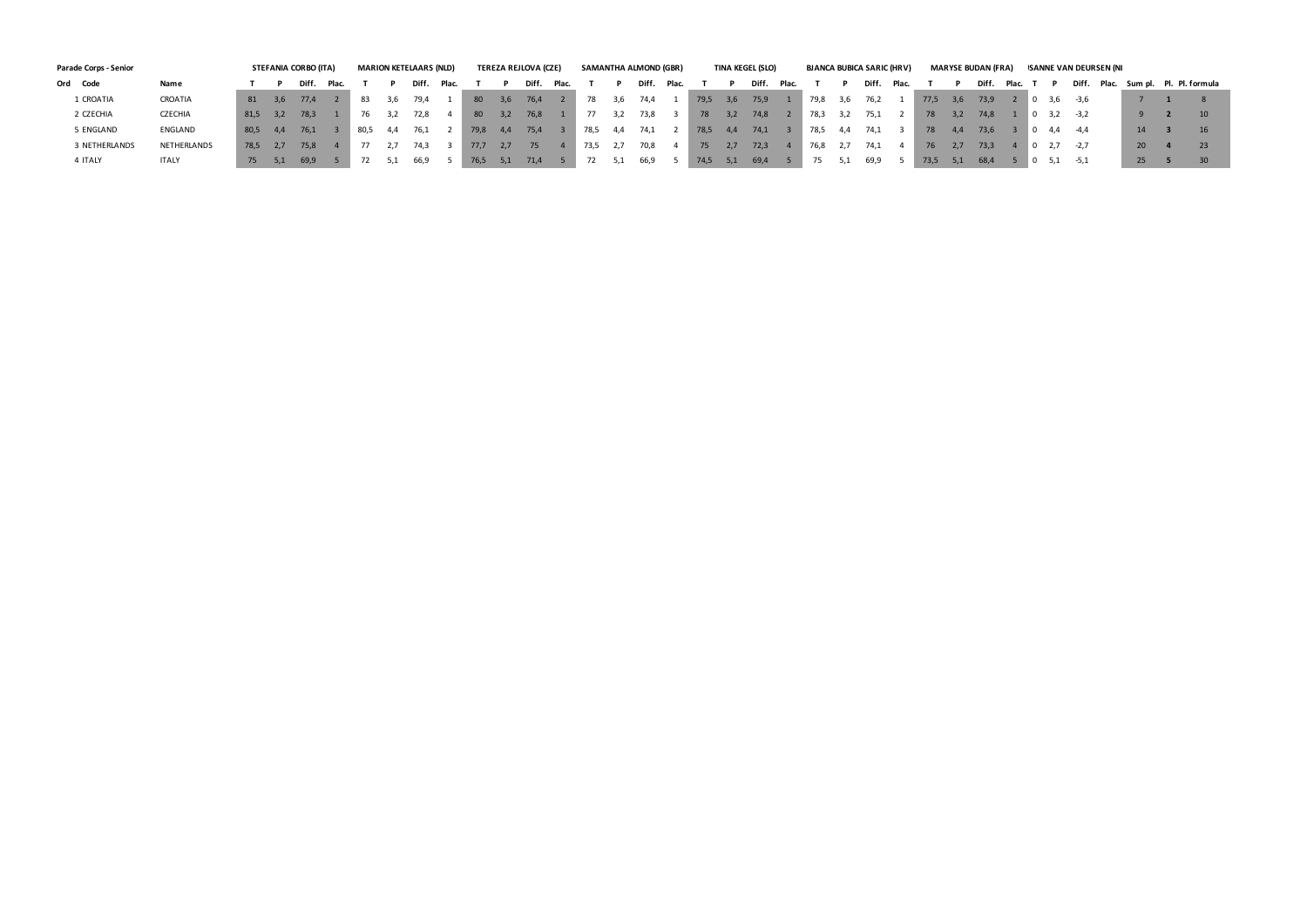## **Solo Accessories - Junior**

|                |                          | <b>KATIUSCIA FELISARI (ITA)</b><br><b>TEREZA REJLOVA (CZE)</b><br><b>TINA KEGEL (SLO)</b><br><b>IVANA MIKOVIC (HRV)</b><br><b>MARION KETELAARS (NLD)</b> |     |       |       |      |     |       |             |      |     |       |           |      |     |       |       | <b>MARYSE BUDAN (FRA)</b> |     |       |       |      |     |       |    |                   |           |       |
|----------------|--------------------------|----------------------------------------------------------------------------------------------------------------------------------------------------------|-----|-------|-------|------|-----|-------|-------------|------|-----|-------|-----------|------|-----|-------|-------|---------------------------|-----|-------|-------|------|-----|-------|----|-------------------|-----------|-------|
| Ord Code       | <b>Name</b>              |                                                                                                                                                          |     | Diff. | Plac. |      |     | Diff. | <b>Plac</b> |      |     | Diff. | Plac.     |      | P   | Diff. | Plac. |                           |     | Diff. | Plac. |      |     | Diff. |    | Plac. Sum pl. Pl. |           |       |
| 5 CROATIA      | NARANĐA LANA             | 79,5                                                                                                                                                     | 0,2 | 79,3  | 5     | 78   | 0,3 | 77,.  |             | 81   | 0,2 | 80,8  | 3         | 79,5 | 0,5 | 79    |       | 79                        | 0,4 | 78,6  |       | 78,5 | 0,2 | 78,3  |    | -8                |           |       |
| 6 CZECHIA      | PARIKOVA ADELA           | 83                                                                                                                                                       |     | 81,9  |       | 78   |     | 76,8  |             | 82,4 | 1,1 | 81,3  |           | 80   | 1,4 | 78,6  |       | 77,8                      | 1,4 | 76,4  |       | 78   |     | 76,9  |    | 10                |           |       |
| 3 ITALY        | <b>MARINONI SARA</b>     | 81                                                                                                                                                       | 0,3 | 80,7  |       | 76,5 |     | 75,8  |             | 80,3 | 0,1 | 80,2  |           | 78   | 0,3 | 77,7  |       | 76,3                      | 0,5 | 75,8  |       | 77,5 | 0.4 |       |    | 15                |           | 467,3 |
| 10 NETHERLANDS | SOUSSANI ANISSA          | 83                                                                                                                                                       | 3,3 | 79,   |       | 82   | 2,7 | 79,3  |             | 83,5 | 3.1 | 80,4  |           | 75   |     | 72,3  | 14    | 80,5                      | 2,8 | 77.   |       | 80   | 3,4 | 76,6  |    | 15                |           | 466,0 |
| 18 FRANCE      | <b>GRANJON LOUANE</b>    | 81,5                                                                                                                                                     | 0,3 | 81,2  |       | 74   | U,6 | 73,4  | 8           | 83,2 |     | 83,2  |           | 77,8 | U,5 | 77,3  | b     | 75,5                      | 0.4 | 75,1  |       | 81,5 | 0,1 | 81,4  |    | 16                |           |       |
| 19 CROATIA     | GRGIĆ LUCIJA             | 77,5                                                                                                                                                     |     | 75,8  |       | 76,4 | 1,9 | 74,5  |             | 78,2 | 1,6 | 76,6  |           | 79,9 | 2,3 | 77,6  |       | 77,5                      |     | 75,8  |       | 75,5 | 1,9 | 73,6  | 10 | 24                |           |       |
| 2 NETHERLANDS  | <b>LUNDELL EMMA</b>      | 77,5                                                                                                                                                     |     | 76,4  |       | 75,5 |     | 74.8  |             | 74,2 | 0,6 | 73,6  | 11        |      |     | 75,9  |       | 75,5                      |     | 74.5  |       | 77   |     | 76    |    | 29                |           |       |
| 4 CROATIA      | <b>MARKAN LEA</b>        | 72,5                                                                                                                                                     | 1,2 | 71,3  | 14    | 75,5 | 1,3 | 74,2  |             | 74,2 |     | 73,2  | <b>13</b> | 78,5 | 1,1 | 77,4  |       | 76,5                      | 1,3 | 75,2  |       | 76   | 1,3 | 74,7  |    | 35                |           |       |
| 21 FRANCE      | JOURNOUD FLAVIE          | 74                                                                                                                                                       | 0,7 | 73,3  | 11    | 70   | 0.8 | 69,2  | 16          | 74,8 | 0,5 | 74,3  |           | 76.  | 0,8 | 75,2  |       | 71                        | 0,9 | 70,1  | 14    | 76   |     | 75,3  |    | 43                |           |       |
| 17 ITALY       | <b>CARBONE MAILA</b>     | 80                                                                                                                                                       |     | 78    |       | 68,5 |     | 66,5  | 19          | 77.1 |     | 75,1  |           | 73,3 | 2,8 | 70,5  | 16    | 71,5                      | 2.4 | 69,1  | 16    | 78,5 |     | 76,5  |    | 45                | <b>10</b> | 435,7 |
| 7 ENGLAND      | ROBERTS CHELSEA          | 75,5                                                                                                                                                     | 2,1 | 73,4  | 10    | -72  | 1,9 | 70,1  | 14          | 76,3 | 1,8 | 74,5  | -8        | 76,5 |     | 74,8  | 10    | 73                        |     | 71    | 11    | 69   | 1,9 | 67,1  | 19 | 45                | <b>11</b> | 430,9 |
| 1 SLOVENIA     | <b>LESAR ULA</b>         | 72                                                                                                                                                       | 0,4 | 71,6  | 12    | 73,5 | 0.6 | 72,9  |             | 72,5 | 0,3 | 72,2  | 14        | 73,5 | U.4 | 73,1  | 12    | 73                        | 0,5 | 72,5  |       | 70   | 0.6 | 69,4  | 13 | 46                | <b>12</b> |       |
| 20 ENGLAND     | <b>HARDING CHLOE</b>     | 72,5                                                                                                                                                     |     | 71,5  | 13    | 72   |     |       | 12          | 73,3 | 1,3 | 72    | 15        | 77   | 1,3 | 75,   | 8     | 73                        | 2,1 | 70,9  | 12    | 74   | 1,5 | 72,5  | 11 | 48                | 13        |       |
| 9 NETHERLANDS  | <b>SMIT AMBER</b>        | 72,5                                                                                                                                                     | 1,6 | 70,9  | 15    | 73   |     | 71,3  | 11          | 74,9 | 1,5 | 73,4  | 12        | 72,5 | 1,5 | 71    | 15    | 72                        | 1,8 | 70,2  | 13    |      |     | 69,3  | 14 | 54                | 14        |       |
| 14 ITALY       | <b>BARATTA CLAUDIA</b>   | 76,5                                                                                                                                                     | 2,2 | 74,3  |       | 70   | 2,5 | 67,5  | 18          | 75,8 | 1,8 | 74    | 10        | 72,5 | 2,3 | 70,2  | 17    | 71                        | 2,7 | 68,3  | 17    | 72   | 2,1 | 69,9  | 12 | 56                | <b>15</b> |       |
| 8 ENGLAND      | SATCHELL ELLIE MAE       | 71,5                                                                                                                                                     |     | 69,5  | 16    | 74   |     | 72    |             | 71,7 |     | 70    | 18        | 74,5 | 2,1 | 72,4  | 13    | 74,5                      | 2,3 | 72,2  | 10    | 69,5 | 1,9 | 67,6  | 18 | 57                | 16        |       |
| 11 CZECHIA     | SULITKOVA ANEZKA         | 70                                                                                                                                                       | 1,4 | 68,6  | 19    | 72   | 1,5 | 70,5  | 13          | 72,5 |     | 71,5  | 16        | 74,5 | 1,3 | 73,2  | 11    | 71                        | 1,2 | 69,8  | 15    | 69,5 | 1,3 | 68,2  | 16 | 60                | 17        |       |
| 16 WALES       | <b>BOWDLER STEFFANIE</b> | 70                                                                                                                                                       |     | 69    | 17    | 69   |     | 68    |             | 71,6 | 0,8 | 70,8  | 17        | 68,8 | 1,1 | 67.7  | 18    | 66,5                      |     | 65,4  | 19    | 70   | 0,9 | 69,1  | 15 | 69                | <b>18</b> |       |
| 15 FRANCE      | <b>BERNARD STACY</b>     | 69,5                                                                                                                                                     | 0,8 | 68,7  | 18    | 71   | 1,5 | 69,5  | 15          | 67,3 | 0,8 | 66,5  | 19        | 68,5 | 1,3 | 67,2  | 19    | 68,5                      |     | 67.4  | 18    | 68,5 |     | 67,8  |    | 72                | 19        |       |
| 12 WALES       | <b>WALSH CELSIE</b>      | 61                                                                                                                                                       |     | 58,9  | 20    | 66   | 2,4 | 63,6  | 20          | 61,3 | 2,1 | 59,2  | 20        | 65,5 |     | 63,5  |       | 66,5                      | 2,1 | 64,4  | 20    | 61,5 |     | 59,3  | 20 | 80                | 20        |       |
|                |                          |                                                                                                                                                          |     |       |       |      |     |       |             |      |     |       |           |      |     |       |       |                           |     |       |       |      |     |       |    |                   |           |       |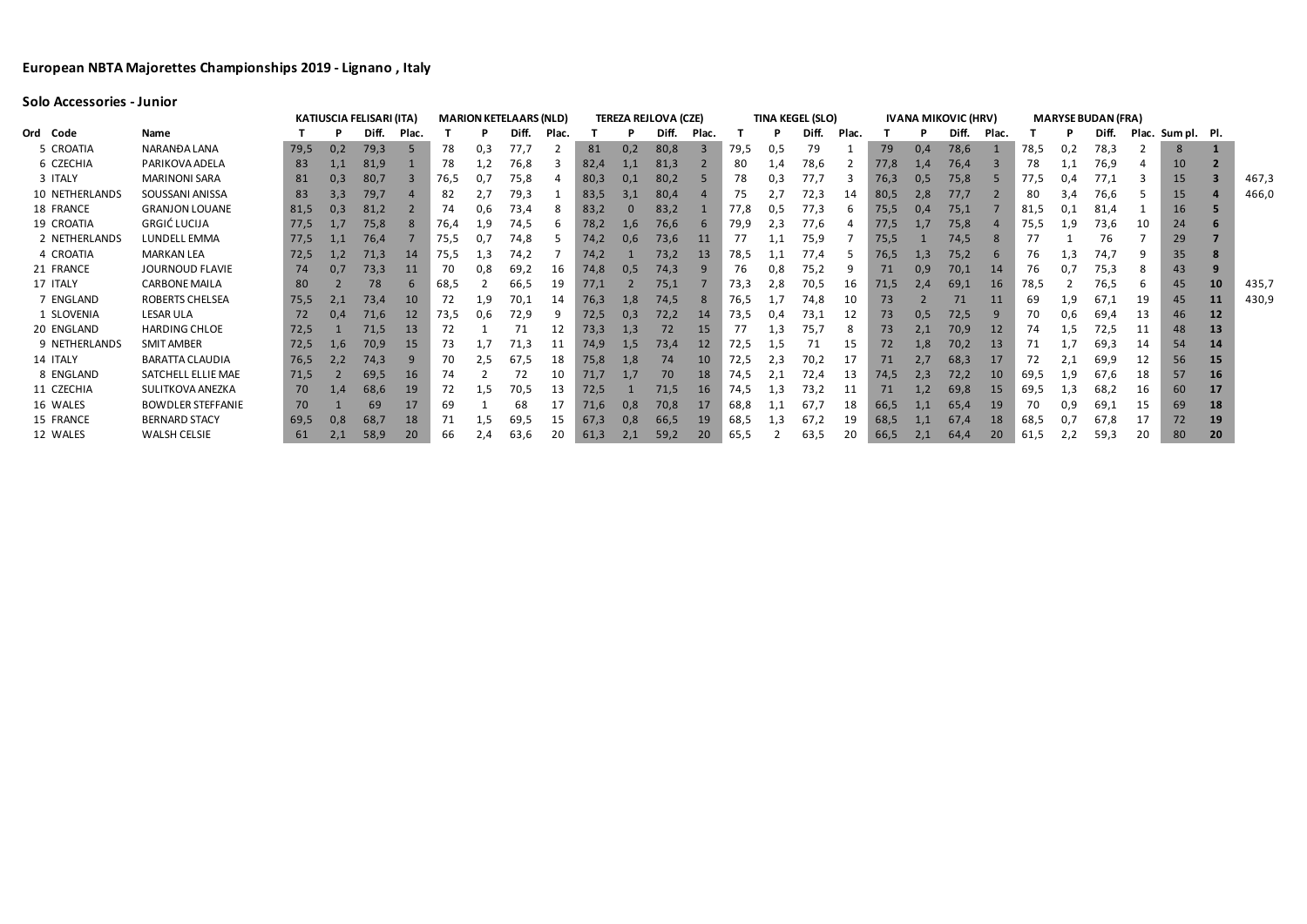|               |                        |      |     | <b>KATIUSCIA FELISARI (ITA)</b> |       |      |     | <b>GHISLAINE PAVIOT (FRA)</b> |       |      |     | <b>IVANA MIKOVIC (HRV)</b> |       |      |     | <b>TINA KEGEL (SLO)</b> |             |      |     | <b>SAMANTHA ALMOND (GBR)</b> |               |      |                  | <b>MARION KETELAARS (NLD)</b> |    |                   |                 |
|---------------|------------------------|------|-----|---------------------------------|-------|------|-----|-------------------------------|-------|------|-----|----------------------------|-------|------|-----|-------------------------|-------------|------|-----|------------------------------|---------------|------|------------------|-------------------------------|----|-------------------|-----------------|
| Ord Code      | Name                   |      |     | Diff.                           | Plac. |      |     | Diff.                         | Plac. |      |     | Diff.                      | Plac. |      |     | Diff.                   | <b>Plac</b> |      |     | Diff.                        | Plac.         |      | P.               | Diff.                         |    | Plac. Sum pl. Pl. |                 |
| 8 FRANCE      | <b>BERNARD NOELLY</b>  | 72   | 0,7 | 71,3                            |       | 72,6 | 0,9 | 71,7                          |       | 71   | 0,8 | 70,2                       |       | 67,5 | 0,2 | 67,3                    |             | 68,5 | 0,6 | 67,9                         |               | 68   | 0,9              | 67,1                          |    | 8                 |                 |
| 6 CROATIA     | BARIŠIĆ NIA            | 72,5 | 1,8 | 70,7                            |       | 73,5 |     | 71,5                          |       | 71   | 1,9 | 69,1                       |       | 68   | 1,8 | 66,2                    | 4           | 70   |     | 68,3                         |               | 69,5 |                  | 67,8                          |    | 10                |                 |
| 4 ITALY       | USSIA MELISSA          | 74   |     | 72                              |       | 74   |     |                               |       | 70,7 |     | 68,7                       |       | 66,5 |     | 64,8                    |             | 66,5 |     | 64,5                         | 8             | 69   | 1,6              | 67.4                          | b  | 16                |                 |
| 5 ENGLAND     | <b>WELLS MADELEINE</b> | 69   | 2,1 | 66,9                            |       | 69,5 | 2,3 | 67,2                          |       | 67,5 | 1,5 | 66                         |       | 64   | ⊥.3 | 62,7                    | 10          | 66,5 | 1,4 | 65,1                         |               | 71   | 1,3              | 69,7                          |    | 18                |                 |
| 7 CROATIA     | BEDIĆ ZALA             | 66,5 |     | 65,5                            |       | 67,5 |     | 66.5                          |       | 67   | 0.6 | 66,4                       |       | 69   | 0,8 | 68,2                    |             | 65,7 | 0,8 | 64,9                         |               | 69   | 1,4              | 67,6                          | 4  | 19                |                 |
| 9 NETHERLANDS | DE WEERT MIRTHE        | 66,5 | 1,5 | 65                              |       | 65,  | 1,5 | 64,2                          | 10    | 69   | 1.4 | 67,6                       |       | 66,  |     | 65,5                    |             | 66   | 1.3 | 64,7                         | $\mathsf{b}$  | 69   | 1.5 <sub>1</sub> | 67,5                          |    | 23                | - 6             |
| 10 ENGLAND    | ELES LEYLA             | 66,5 | 1,6 | 64,9                            |       | 68,5 | 1.4 | 67.1                          |       | 67   | 1,3 | 65,7                       |       | 65,8 | 1,4 | 64.4                    |             | 65,8 |     | 64,8                         |               | 69   |                  | 67,7                          | З  | 25                |                 |
| 1 CROATIA     | NEDELJKO MIA           | 66   | 1,1 | 64,9                            |       | 67   | 0,8 | 66.2                          | 8     | 68,5 | 0,8 | 67,7                       |       | 67   |     | 66,3                    |             | 65,5 | 0,9 | 64,6                         |               | 67   | 0.7              | 66,3                          | 8  | 27                | ਚ 8ਾ            |
| 11 FRANCE     | <b>GRANJON MANON</b>   | 66,5 | 1,2 | 65,3                            | 6     | 68   | 1,3 | 66,7                          |       | 67   |     | 66                         |       | 64   | 1,1 | 62,9                    | 8           | 64,5 | 0.7 | 63,8                         | <sup>10</sup> | 67   |                  | 66                            | q  | 31                |                 |
| 2 ENGLAND     | PHILLIPS NELL          | 66,5 | 2,9 | 63,6                            | 10    | 68,5 | 3,1 | 65,4                          |       | 68   | 2,7 | 65,3                       | 10    | 65,5 | 2,8 | 62,7                    |             | 67   | 2,6 | 64,4                         |               | 68,5 | 2,9              | 65,6                          | 10 | 38                | <b>10</b>       |
| 3 WALES       | REES-WILLIAMS SEREN    | 63,5 |     | 62,5                            | 11    | 65   |     | 63,8                          | 11    | 64,5 |     | 63,5                       | 11    | 62   |     | 61,3                    |             | 64   | 0,7 | 63,3                         |               | 62   | 0,8              | 61,2                          |    | 44                | $\overline{11}$ |

# **Solo Accessories - Juvenile**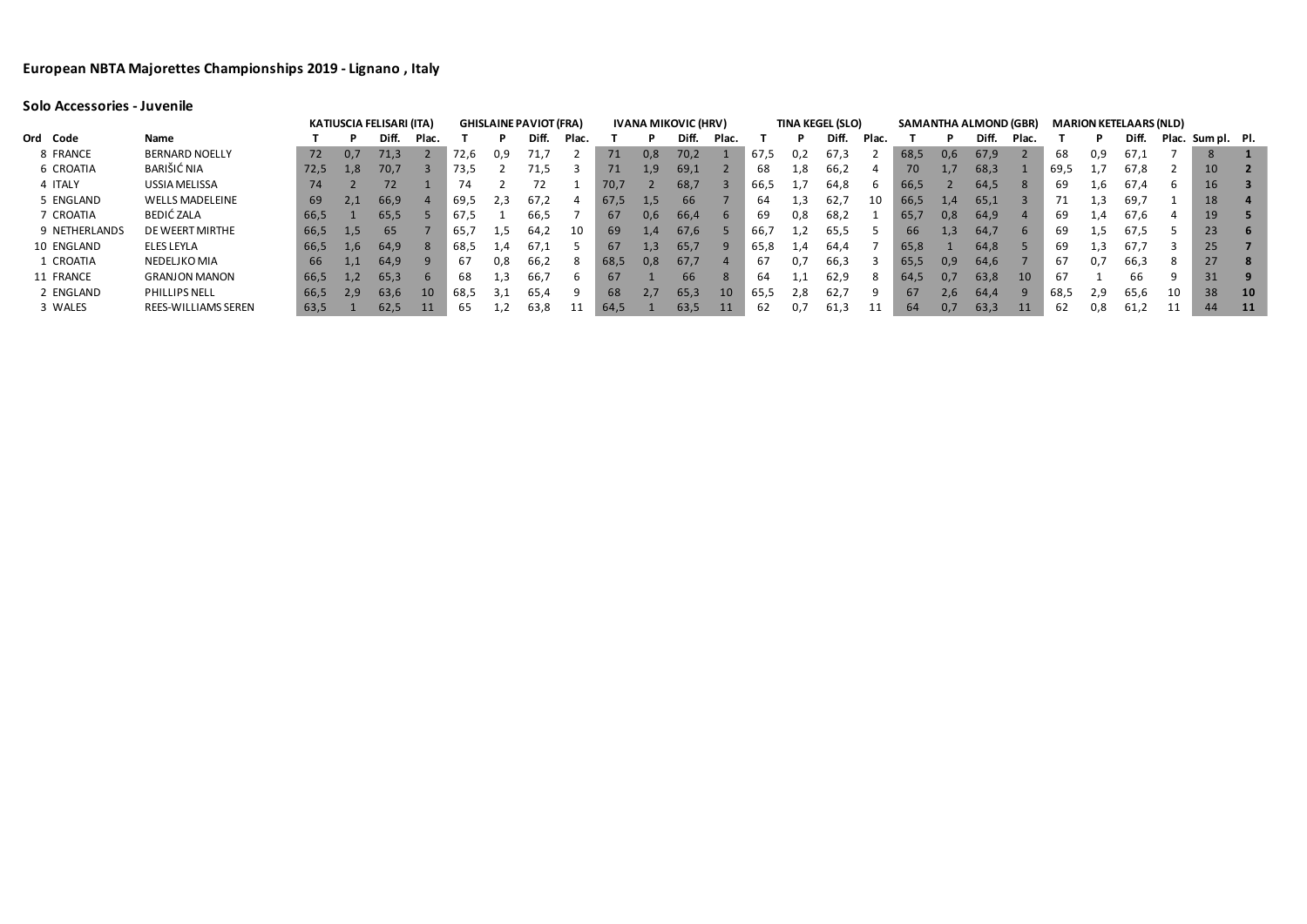|                       |                            |      |     | <b>STEFANIA CORBO (ITA)</b> |             |      |     | <b>MARYSE BUDAN (FRA)</b> |      |      |     | <b>BJANCA BUBICA SARIC (HRV)</b> |       |      |     | <b>IDA KRASEVEC (SLO)</b> |       |      |     | <b>TEREZA REJLOVA (CZE)</b> |       |      |     | <b>SUSANNE VAN DEURSEN (NLD)</b> |    |                   |           |
|-----------------------|----------------------------|------|-----|-----------------------------|-------------|------|-----|---------------------------|------|------|-----|----------------------------------|-------|------|-----|---------------------------|-------|------|-----|-----------------------------|-------|------|-----|----------------------------------|----|-------------------|-----------|
| Ord Code              | Name                       |      |     | Diff.                       | <b>Plac</b> |      |     | Diff.                     | Plac |      |     | Diff.                            | Plac. |      |     | Diff.                     | Plac. |      |     | Diff.                       | Plac. |      |     | Diff.                            |    | Plac. Sum pl. Pl. |           |
| 3 CZECHIA             | PROKOPOVA ELISKA           | 77   | 0,7 | 76,3                        |             | 81,5 | 0,6 | 80,9                      |      | 81,5 | 0,7 | 80,8                             |       | 76,8 | 0.6 | 76,2                      |       | 80   | 0,6 | 79,4                        |       |      | 0,6 | 76,4                             |    |                   |           |
| 4 ITALY               | <b>QUIETI NOEMI</b>        | 79,5 | 0,2 | 79,3                        |             | 79,8 |     | 79,1                      |      | 77   | 0.2 | 76,8                             |       | 75,6 |     | 75,5                      |       | 78,5 | 0,5 | 78                          |       | 76   | 0,3 | 75,7                             |    |                   |           |
| 7 CZECHIA             | VANECKOVA ALEXANDRA        | 75   | 0,3 | 74,7                        |             | 76,8 |     | 76.7                      |      | 73,3 | 0,3 | 73                               |       | 75,2 | 0,2 | 75                        |       | 75,8 | 0,1 | 75,7                        |       | 75,5 | 0,1 | 75,4                             |    | 13                |           |
| 1 CROATIA             | LEDIĆ LORA                 | 73,5 | 0,8 | 72,7                        |             | 75,5 | 1,3 | 74,2                      |      | 77,5 | 0,8 | 76,7                             |       | 76   |     | 75                        |       | 75,5 | 1,1 | 74,4                        |       | 75   |     | 74                               |    | 16                |           |
| 12 FRANCE             | <b>EYMERY CRYSTAL</b>      | 73,5 | 0,3 | 73,2                        |             | 73,5 |     | 73,3                      |      | 72,8 | 0,2 | 72,6                             |       | 73,9 | 0,1 | 73,8                      |       | 72   |     | 72                          |       | 73,5 | 0,2 | 73,3                             |    | 21                |           |
| 14 NETHERLANDS        | <b>GRIEKSPOOR CHEYENNE</b> | 72   | 0,7 | 71,3                        |             | 71,5 | 0,8 | 70,7                      |      | 72   |     | 71                               |       | 72,8 | 0,8 | 72                        | 11    | 71,7 |     | 71                          |       | 73   | 0,7 | 72,3                             | 10 | 31                |           |
| 8 ITALY               | <b>BONAFINI GIULIA</b>     | 72,5 | 0,7 | 71,8                        |             |      |     | 69,8                      |      | 71   | 0,6 | 70,4                             |       | 74.2 | 0,9 | 73,3                      |       | 69,9 | 0,5 | 69,4                        | 10    | 71,5 | 1,4 | 70.1                             |    | 33                |           |
| 17 CZECHIA            | KREDBOVA LUDMILA           | 71   | 2,9 | 68,1                        | 10          | 73   | 2,5 | 70,5                      |      | 78   | 2,6 | 75,4                             |       | 72,9 | 2,4 | 70,5                      | 14    | 73,8 | 2,3 | 71,5                        |       | 73   | 3,6 | 69,4                             |    | 36                |           |
| 5 FRANCE              | TAESCH RAPHAËL             | 67,5 | 0,4 | 67.1                        | 13          | 71   |     | 70,8                      |      | 69,5 |     | 69,3                             |       | 73,5 |     | 73,3                      |       | 69   |     | 68,9                        | 12    | 73   |     | 72,5                             |    | 39                |           |
| <b>18 NETHERLANDS</b> | <b>KROESE ALYSSA</b>       | 69,5 | 0,8 | 68,7                        | q           | 68   | 0,8 | 67,2                      | 13   | 70   | 0,2 | 69,8                             | 10    | 73   | 0,6 | 72,4                      |       | 69,6 | 0,6 | 69                          | 11    | 73,5 | 0,8 | 72,7                             |    | 39                | <b>10</b> |
| 6 ENGLAND             | <b>UPPINGTON GRACE</b>     | 69   |     | 67,9                        | 11          | 70   | 1,3 | 68,7                      | 11   | 70   | 1,2 | 68,8                             | 13    | 73,4 |     | 72,3                      | 10    | 71   |     | 70                          |       | 75,5 | 0.6 | 74,9                             |    | 40                | <b>11</b> |
| 16 CROATIA            | <b>JURIĆ DOROTI</b>        | 69,5 | 1,9 | 67,6                        | 12          | 69,5 | 1,9 | 67,6                      | 12   | 72   | 1,8 | 70,2                             |       | 72,7 | 1,8 | 70,9                      | 12    | 71   | 1,5 | 69,5                        |       | 70,5 |     | 68,5                             | 14 | 45                | $12$      |
| 9 NETHERLANDS         | <b>BRUMMANS LEANNE</b>     | 65,5 | 0,4 | 65,1                        | 16          | 67   | 0,3 | 66,7                      | 15   | 69,5 | 0,2 | 69,3                             | 12    | 73,5 | 0,3 | 73,2                      |       | 67,7 |     | 67,7                        | 15    | 73   | 0,1 | 72,9                             |    | 50                | <b>13</b> |
| 13 ITALY              | <b>FORLANI MICHELLE</b>    | 71,5 | 1,2 | 70,3                        |             | 70,5 | 1,3 | 69,2                      | 10   | 69   | 1,3 | 67,7                             | 15    | 72,3 | 1,5 | 70,8                      | 13    | 69,5 | 1,1 | 68,4                        | 13    | 69   | 1,3 | 67,7                             | 16 | 51                | <b>14</b> |
| 11 FRANCE             | DE CONCILIO ELENA          | 67   | 0,2 | 66,8                        | 14          | 67.5 | 0,3 | 67.2                      | 14   | 66,8 | 0,3 | 66,5                             |       | 70,7 | 0,4 | 70,3                      | 16    | 68,1 |     | 68                          | 14    | 68,5 | 0,3 | 68,2                             | 15 | 59                | <b>15</b> |
| 10 ENGLAND            | CHISNALL LOGAN             | 70   |     | 66                          | 15          |      |     | 66                        |      | 72,5 |     | 68,3                             | 14    | 73,3 | 4,9 | 68,4                      | 18    | 71,3 | 3.9 | 67.4                        | 16    | 69,5 |     | 65,5                             |    | 65                | <b>16</b> |
| 15 ENGLAND            | <b>HUGHES YASMIN</b>       | 66   | 2,3 | 63,7                        |             | 68   | 1,8 | 66,2                      | 16   | 66,5 |     | 64,5                             | 18    | 72,5 |     | 70,5                      | 15    | 67,5 | 1.6 | 65,9                        | 17    |      |     | 69                               | 13 | 65                | 17        |
| 2 CROATIA             | PERHOČ HELENA              | 66   | 2,4 | 63,6                        | 18          | 68   |     | 65,5                      | 18   | 69   | 2,3 | 66,7                             | 16    | 70.7 |     | 68,5                      |       | 67,3 |     | 64,9                        | 18    | 68   | 2,8 | 65,2                             | 18 | 71                | 18        |

# **Solo Accessories - Preteen**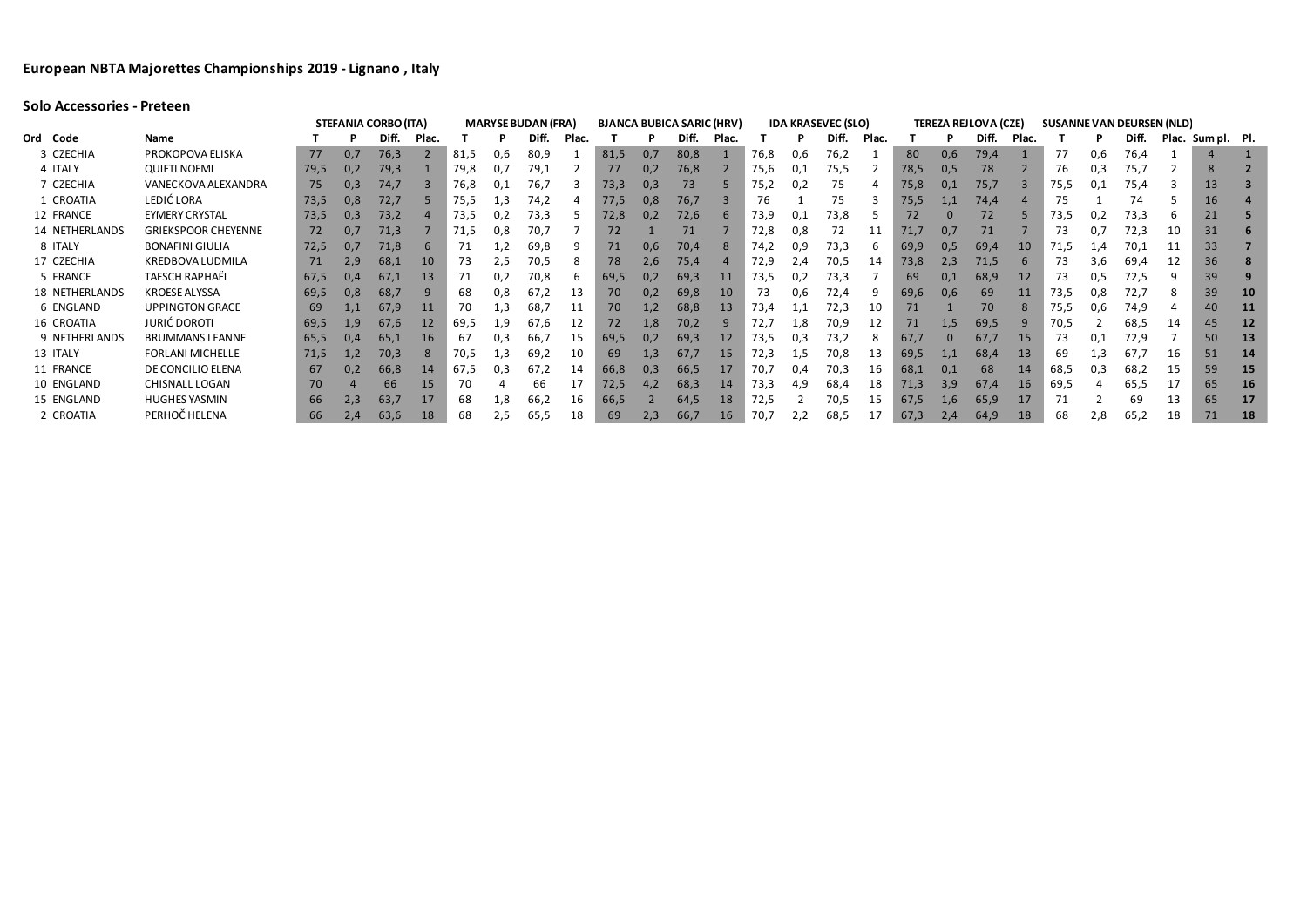### **European NBTA Majorettes Championships 2019 - Lignano , Italy Solo Accessories - Senior**

|                |                        |                | <b>STEFANIA CORBO (ITA)</b> |                 |            | <b>SUSANNE VAN DEURSEN (NLD)</b> |       |      | SAMANTHA ALMOND (GBR) |       |       |      | <b>IDA KRASEVEC (SLO)</b> |       |       |      | <b>BJANCA BUBICA SARIC (HRV)</b> |       |       |      | <b>GHISLAINE PAVIOT (FRA)</b> |       |    |                   |       |
|----------------|------------------------|----------------|-----------------------------|-----------------|------------|----------------------------------|-------|------|-----------------------|-------|-------|------|---------------------------|-------|-------|------|----------------------------------|-------|-------|------|-------------------------------|-------|----|-------------------|-------|
| Ord Code       | Name                   |                |                             | Plac.           |            | Diff.                            | Plac. |      |                       | Diff. | Plac. |      |                           | Diff. | Plac. |      |                                  | Diff. | Plac. |      |                               | Diff. |    | Plac. Sum pl. Pl. |       |
| 23 CZECHIA     | KADLECOVA VERONIKA     | $76,2$ 0,7     | 75,5                        |                 | $80,5$ 0,7 | 79,8                             |       | 80,1 | 0.6                   | 79,5  |       | 80,4 |                           | 79,8  |       |      | 0.8                              | 83,2  |       |      |                               | 84,2  |    |                   |       |
| 14 CROATIA     | BRNOVIĆ DORA           | 78,5 1,5       | 77                          |                 | $80,5$ 2,3 | 78,2                             |       | 82.5 | 1.5                   |       |       | 79,4 |                           | 77,8  |       |      |                                  | 78,3  |       |      |                               | 79.3  |    |                   |       |
| 3 ENGLAND      | <b>MARTIN FAYE</b>     | 74,5 0,7       | 73,8                        | 10              | 78,5 0,7   | 77,8                             |       |      | 0.5                   | 82,5  |       | 79,3 |                           | 78,7  |       |      |                                  | 79,3  |       |      | 1.1                           | 76,9  |    |                   |       |
| 16 NETHERLANDS | DE BONT FEMKE          | 79,5 2,2       | 77,3                        |                 | 1,3<br>81  | 79,7                             |       |      | 1.1                   | 78,9  |       | 77,3 |                           | 76,3  |       |      |                                  | 76,9  |       |      |                               |       |    |                   |       |
| 12 NETHERLANDS | <b>ADAM TESSA</b>      | 76<br>1,4      | 74,6                        |                 | $80,5$ 1,3 | 79,2                             |       | 79.3 | 1.1                   | 78.2  |       | 75,5 |                           | 74,4  |       |      |                                  | 77,8  |       |      |                               | 75,4  |    |                   |       |
| 8 CZECHIA      | SKOHOUTILOVA DENISA    | $77 \quad 1,2$ | 75,8                        |                 | 1,5        | 74,5                             |       | 80.5 | 1.2                   | 79,3  |       | 75,9 |                           | 74,6  |       | 79,5 |                                  |       |       |      |                               | 72,3  |    |                   |       |
| 24 CROATIA     | KORMANJEC ELENA        | 76 1,5         | 74,5                        |                 | 76<br>1,3  | 74,7                             |       | 79,8 | 1.2                   | 78,6  |       | 78,9 |                           |       |       | 76.5 |                                  | 75,1  |       |      |                               |       |    |                   |       |
| 11 ITALY       | ZUCCALA' GIULIA        | $74,3$ 1,3     |                             |                 | 75<br>1,4  | 73,6                             | 13    |      |                       | 73,7  |       | 77,5 |                           |       |       | 79,5 |                                  | 78,2  |       |      |                               | 78,4  |    |                   |       |
| 21 CROATIA     | ILIČIĆ BENJAMIN        | 77,5 3,8       | 73,7                        | 11              | $76.5 - 4$ | 72,5                             | 17    | 78.5 |                       | 74.5  |       | 79,3 |                           | 75,6  |       | 81.6 |                                  | 77,9  |       |      |                               |       |    |                   |       |
| 4 NETHERLANDS  | MUIJSENBERG JESSE      | $74,5$ 1,2     | 73,3                        | 13 <sup>7</sup> | 77,5 0,7   | 76,8                             |       |      | 0,6                   | 76,4  |       |      |                           | 74,4  |       |      |                                  | 74,2  |       |      |                               |       |    |                   |       |
| 7 CZECHIA      | SIMONOVA VERONIKA      | 75,5 0,6       | 74,9                        |                 | 74 0.9     | 73,1                             | 16    | 78,5 | 0,5                   |       |       | 75,9 |                           | 75,4  |       |      |                                  | 72,5  |       |      |                               |       |    |                   | 448,9 |
| 2 ENGLAND      | <b>MARTIN PHILIPPA</b> | $76,5$ 2,4     | 74,1                        |                 | 76,5 2,7   | 73,8                             | 11    | 78,5 | 2,2                   | 76,3  |       | 79,7 |                           | 77,3  |       | 77,3 |                                  | 74,7  |       |      | 2,9                           | 72,1  | 19 |                   | 448,3 |
| 9 ENGLAND      | SMITH HOLLY            | 75,5 1,9       | 73,6                        | 12              | 77,5 2     | 75,5                             |       |      |                       | 77,3  |       | 75,6 |                           | 73,8  |       |      |                                  |       |       |      | 2,1                           | 72,9  | 16 |                   |       |
| 10 BELGIUM     | VAN HEES LISE          | 73,5 0,8       | 72,7                        | 15              | 77 0,9     | 76,1                             |       | 76.5 | 0.7                   | 75,8  |       | 74.8 |                           |       |       | 74,7 |                                  | 73,9  |       |      | 1.2                           | 71,3  | 22 |                   | 443,8 |
| 18 BELGIUM     | DE TROYER MYRTHE       | 73,5 1         | 72,5                        | 16              | 74,3 0,9   | 73,4                             | 14    |      | 0.9                   | 75,1  |       | 75,8 |                           | 75,1  |       | 74.5 |                                  | 73,5  |       |      |                               | 71.5  | 21 |                   | 441.1 |
| 17 FRANCE      | DELORME SOLÉNE         | 72 0,5         | 71,5                        | 19              | 74,3 0,6   | 73,7                             | 12    | 74.5 | 0.5                   |       |       | 74.5 |                           | 74,2  |       |      |                                  | 72,7  |       | 75,6 |                               | 74.3  | 11 |                   |       |
| 13 ITALY       | <b>BORGHI ALESSIA</b>  | 75.3 1         | 74.3                        |                 | 1.7        | 73,3                             | 15    | 75,2 | 1.1                   | 74.1  |       | 74.7 |                           | 73,6  |       | 74.5 |                                  | 73,3  |       | 73,1 |                               | 71.7  | 20 |                   |       |
| 22 FRANCE      | JOUVENEL LUDIVINE      | 72,5 0,9       | 71,6                        |                 | 73<br>0,8  | 72,2                             | 18    | 72,4 | 0.5                   | 71,9  |       |      |                           |       |       |      |                                  | 72,4  |       |      |                               | 74.5  | 10 |                   |       |
| 1 SLOVENIA     | LOVŠIN NASTJA          | $73 \t 2,3$    | 70,7                        | 21              | 74<br>2,4  | 71,6                             | 19    |      | 1.8                   | 72,2  |       | 75,4 |                           | 73,3  |       |      |                                  | 73,5  |       |      |                               | 73,6  | 15 |                   |       |
| 20 FRANCE      | <b>HARTER SOLENN</b>   | 72 0,8         | 71,2                        |                 |            |                                  |       | 72,5 | 0,8                   | 71,7  |       | 74,6 |                           |       |       | 73,8 |                                  | 72,8  |       |      |                               | 74,3  | 12 |                   |       |
| 6 ITALY        | PAGANI ALESSIA         | $74$ 2,3       | 71,7                        | 17              | 73         |                                  | 20    |      | 2,2                   | 69,8  |       | 73,5 |                           | 71,9  |       | 74.5 |                                  | 72,2  |       |      |                               |       | 14 |                   |       |
| 5 ROMANIA      | NASCU DAVINA           | $70,5$ 0,8     | 69,7                        | 22              | 71,5 1,1   | 70,4                             | 22    | 71.5 |                       | 70,4  |       | 74,9 |                           |       |       | 71,5 |                                  | 70,8  |       |      | 1.3                           | 72,2  | 18 |                   |       |
| 19 WALES       | <b>HARRATT LUCY</b>    | $70 \quad 3,2$ | 66,8                        | 23              | 73,5 3,6   | 69,9                             | 23    |      |                       | 67,3  |       | 71,5 |                           |       |       |      |                                  | 65,1  |       |      |                               |       | 23 |                   |       |
| 15 WALES       | CONNELLY CHLOEANN      | 67 1,9         | 65,1                        | 24              | 70<br>2,2  | 67.8                             |       |      |                       | 66,1  |       |      |                           | 68,8  |       | 69,5 |                                  | 67,4  |       |      |                               |       | 24 |                   |       |

|                |      | <b>GHISLAINE PAVIOT (FRA)</b> |       |                |         |                         |       |
|----------------|------|-------------------------------|-------|----------------|---------|-------------------------|-------|
| Plac.          | T    | P                             | Diff. | Plac.          | Sum pl. | PI.                     |       |
| $\overline{1}$ | 85   | 0,8                           | 84,2  | $\mathbf 1$    | 6       | $\mathbf{1}$            |       |
| 3              | 81   | 1,7                           | 79,3  | $\overline{2}$ | 10      | $\overline{2}$          |       |
| $\overline{2}$ | 78   | 1,1                           | 76,9  | 5              | 14      | $\overline{\mathbf{3}}$ |       |
| 8              | 78,2 | 2,5                           | 75,7  | $\overline{7}$ | 21      | 4                       |       |
| $\overline{7}$ | 77   | 1,6                           | 75,4  | 8              | 28      | 5                       |       |
| 5              | 74   | 1,7                           | 72,3  | 17             | 30      | 6                       |       |
| 9              | 76   | 1,9                           | 74,1  | 13             | 31      | $\overline{7}$          |       |
| $\overline{4}$ | 80   | 1,6                           | 78,4  | 4              | 37      | 8                       |       |
| 6              | 82,5 | 4                             | 78,5  | 3              | 39      | 9                       |       |
| 12             | 77   | $\mathbf{1}$                  | 76    | 6              | 41      | 10                      |       |
| 19             | 75,8 | 0,8                           | 75    | 9              | 42      | 11                      | 448,9 |
| 11             | 75   | 2,9                           | 72,1  | 19             | 42      | 12                      | 448,3 |
| 10             | 75   | 2,1                           | 72,9  | 16             | 47      | 13                      |       |
| 13             | 72,5 | 1,2                           | 71,3  | 22             | 58      | 14                      | 443,8 |
| 15             | 72,8 | 1,3                           | 71,5  | 21             | 58      | 15                      | 441,1 |
| 18             | 75,6 | 1,3                           | 74,3  | 11             | 61      | 16                      |       |
| 16             | 73,1 | 1,4                           | 71,7  | 20             | 66      | 17                      |       |
| 20             | 75,5 | $\mathbf{1}$                  | 74,5  | 10             | 69      | 18                      |       |
| 14             | 75,5 | 1,9                           | 73,6  | 15             | 73      | 19                      |       |
| 17             | 75   | 0,7                           | 74,3  | 12             | 74      | 20                      |       |
| 21             | 76,5 | 2,5                           | 74    | 14             | 80      | 21                      |       |
| 22             | 73,5 | 1,3                           | 72,2  | 18             | 83      | 22                      |       |
| 24             | 72,5 | 3,5                           | 69    | 23             | 93      | 23                      |       |
| 23             | 66   | 2,5                           | 63,5  | 24             | 95      | 24                      |       |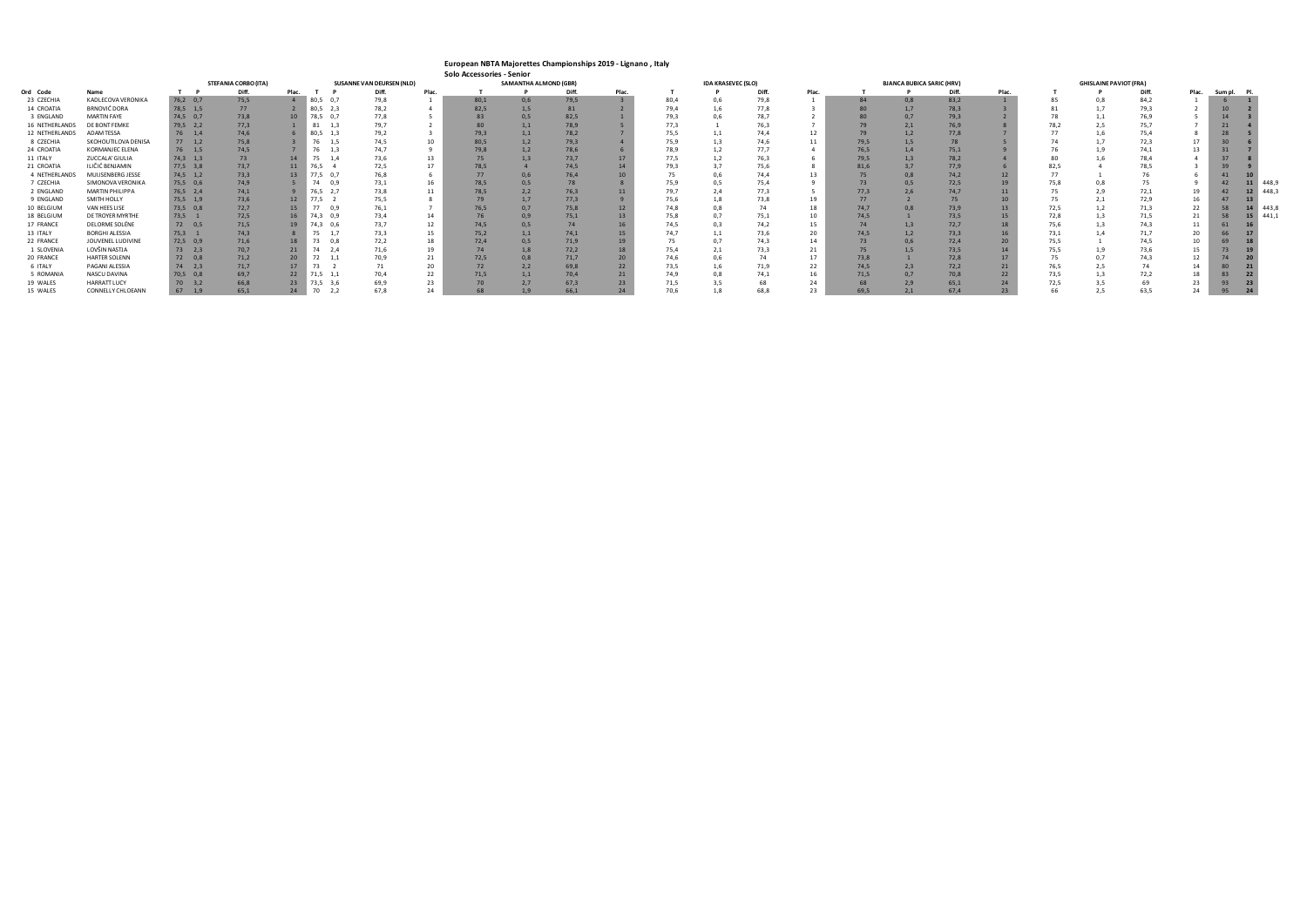# **Traditional Majorettes - Junior**

|            | <b>GHISLAINE PAVIOT (FRA)</b> |      |       |                 |      |       | <b>TINA KEGEL (SLO)</b> |       |      |      | <b>SAMANTHA ALMOND (GBR)</b> |       |      | <b>TEREZA REJLOVA (CZE)</b> |       |       |      |      |       | <b>SUSANNE VAN DEURSEN (NLD)</b> |   | <b>IDA KRASEVEC (SLO)</b> |              |       |      |         | KATIUSCIA FELISARI (ITA) |       |      |      | <b>IVANA MIKOVIC (HRV)</b> |    |                   |    |
|------------|-------------------------------|------|-------|-----------------|------|-------|-------------------------|-------|------|------|------------------------------|-------|------|-----------------------------|-------|-------|------|------|-------|----------------------------------|---|---------------------------|--------------|-------|------|---------|--------------------------|-------|------|------|----------------------------|----|-------------------|----|
| Ord Code   |                               |      | Diff. | Plac.           |      |       |                         | Plac. |      |      | Diff.                        | Plac. |      |                             | Diff. | Plac. |      |      | Diff. | <b>Plac</b>                      |   |                           | Diff.        | Plac. |      |         | Diff.                    | Plac. |      |      | Diff.                      |    | Plac. Sum pl. Pl. |    |
| 7 CROATIA  | 84                            | 2,35 | 81,7  |                 | 85   | 2,35  | 82,7                    |       | 82,5 | 2,35 | 80,2                         |       | 81   | 2,35                        | 78,7  |       | 80   | 2,35 | 77.7  |                                  | 0 | 2,35                      | $-2,35$      |       | 84   | 2,35    | 81,7                     |       | 85,5 | 2,35 | 83,2                       |    |                   |    |
| 1 CZECHIA  | 81,5                          |      | 80,5  |                 | 80,5 |       | 79,5                    |       | 80,5 |      | 79,5                         |       | 80,3 |                             | 79,3  |       | 79.  |      | 78    |                                  |   |                           |              |       | 83   |         | 82                       |       | 81,5 |      | 80,5                       |    | 8                 |    |
| 9 ITALY    | 76,5                          |      | 74,5  |                 | 74,1 |       | 72,1                    |       | 75,5 |      | 73,5                         |       | 76.  |                             | 74    |       | 74.5 |      | 72,5  |                                  |   |                           |              |       | 76   |         | 74                       |       | 79,5 |      | 77,5                       |    | 18 <sup>°</sup>   |    |
| 8 SLOVAKIA | 77,5                          | 1,45 | 76,1  |                 | 71,5 | 1,45  | 70,1                    |       | 74,5 | 1,45 | 73,1                         |       | 76,3 | 1,45                        | 74,9  |       | 70,5 | 1,45 | -69,1 |                                  | 0 |                           | $1,45 -1,45$ |       | 75   | 1.45    | 73,6                     |       | 73,5 | 1,45 | -72,1                      |    | 21                |    |
| 3 NORWAY   | 73                            | 1,25 | 71,8  |                 |      | 1,25  | 70.8                    |       | 71,5 | 1,25 | 70,3                         |       | 75.  | −25. ∡                      | 73,8  |       | 74   | 1,25 | 72,8  |                                  | 0 |                           | $1,25 -1,25$ |       | 73   | 1.25    | 71,8                     |       | 71,5 | 1,25 | -70,3                      |    | 27                |    |
| 5 ENGLAND  | 72                            | 1,35 | 70,7  |                 | 71,5 | −35.ء | 70.2                    | h     | 71,8 | 1,35 | 70,5                         |       | 74   | ⊥,35                        | 72,7  |       | 72,5 | 1,35 | 71,2  |                                  | 0 |                           | $1,35 -1,35$ |       | 69,5 | 1,35    | 68,2                     |       | 70 - | 1,35 | 68,7                       |    | 30 <sup>°</sup>   |    |
| 4 BULGARIA | 75                            | 2.4  | 72,6  |                 | 70,3 | 2.4   | 67.9                    | -8    | 70   | 2.4  | 67,6                         |       |      | 2.4                         | 69,6  |       | 70 - | 2.4  | 67,6  |                                  | 0 | 2.4                       | -2.4         |       | 69   | 2.4     | 66.6                     | -8    | 73,5 | 2.4  | 71,1                       |    | 36                |    |
| 2 SLOVENIA | 72                            | 1,95 | 70,1  |                 | 75   | 1,95  | 73,1                    |       | 69.5 | 1.95 | 67,6                         |       | 72,5 | 1,95                        | 70,6  |       | 69,5 | 1,95 | 67.6  |                                  | 0 | 1,95                      | -1,95        |       |      | 70 1,95 | 68,1                     |       | 69,5 | 1,95 | 67.6                       | -8 | 38                |    |
| 10 FRANCE  | 74,5                          | 1,55 | 73    |                 | 67.5 | 1,55  | 66                      |       | 68   | 1,55 | 66,5                         |       | 70,5 | 1,55                        |       |       | 68,5 | 1,55 | 67    |                                  | 0 |                           | $1,55 -1,55$ |       | 67,5 | 1,55    | -66                      |       | 68,5 | 1,55 | -67                        |    | 45                |    |
| 6 ROMANIA  | 70                            | 6,95 | 63,1  | 10 <sup>°</sup> | 68,5 | 6,95  | 61,6                    |       | 67   | 6,95 | -60,1                        | 10    | 65,5 | 6,95                        | 58,6  |       | 67,5 | 6,95 | 60,6  | 10 <sup>°</sup>                  | 0 | 6,95                      | -6,95        |       | 64,5 | 6,95    | 57,6                     | 10    | 66   | 6,95 | 59,1                       | 10 | 50                | 10 |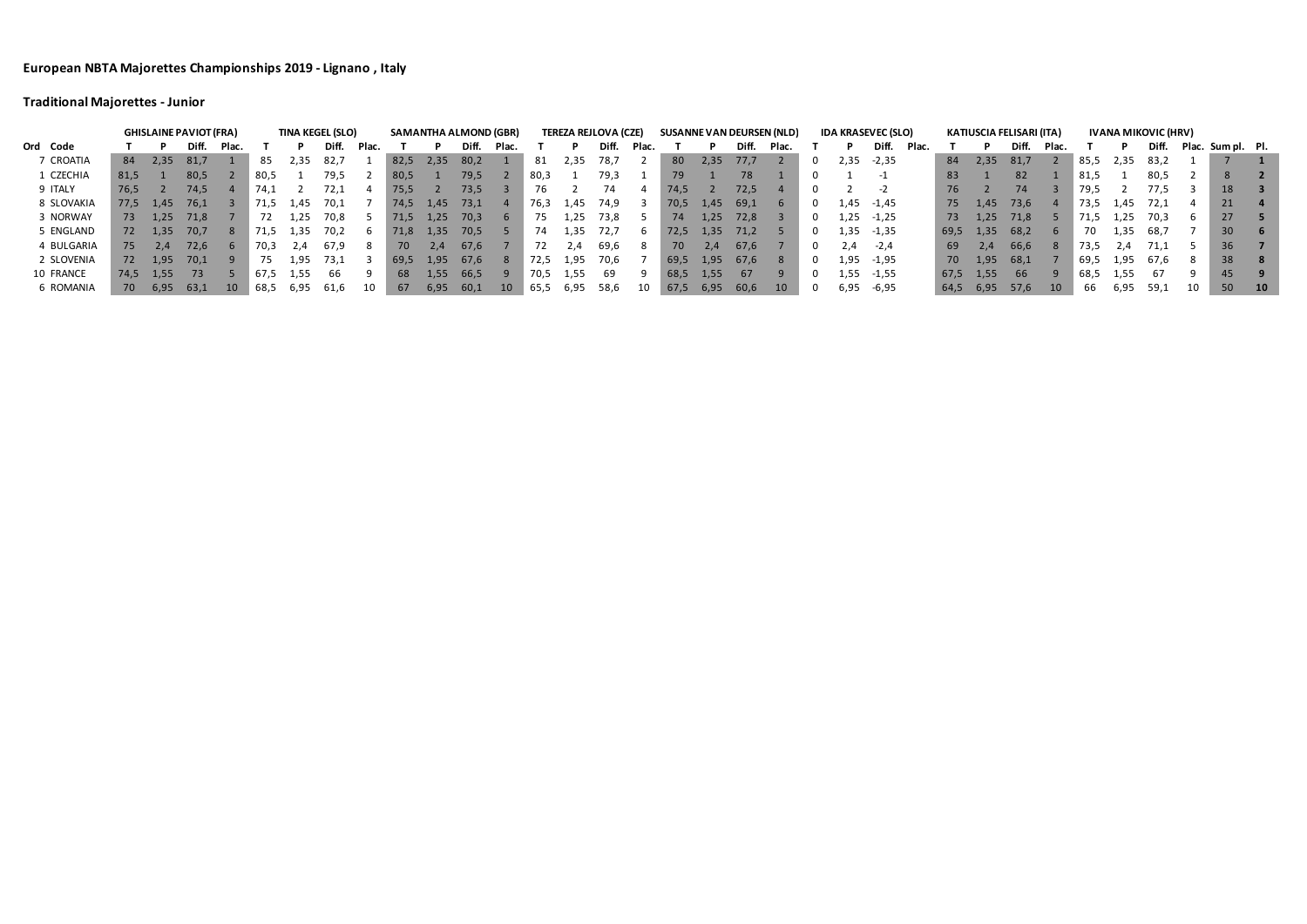# **Traditional Majorettes - Juvenille**

|            | <b>TEREZA REJLOVA (CZE)</b><br><b>SUSANNE VAN DEURSEN (NLD)</b> |     |       |       |      |        |       |       |                |     |       | SAMANTHA ALMOND (GBR) |      |            | <b>TINA KEGEL (SLO)</b> |       |      |     | <b>BJANCA BUBICA SARIC (HRV)</b> |       |      |     | MARYSE BUDAN (FRA) |       |      |     | STEFANIA CORBO (ITA) |       |     | IVANA MIKOVIC (HRV) |                         |  |
|------------|-----------------------------------------------------------------|-----|-------|-------|------|--------|-------|-------|----------------|-----|-------|-----------------------|------|------------|-------------------------|-------|------|-----|----------------------------------|-------|------|-----|--------------------|-------|------|-----|----------------------|-------|-----|---------------------|-------------------------|--|
| Ord Code   |                                                                 |     | Diff. | Plac. |      |        | Diff. | Plac. |                |     | Dift. | Plac.                 |      |            | Diff.                   | Plac. |      |     | Diff.                            | Plac. |      |     | Diff.              | Plac. |      |     | Diff.                | Plac. |     |                     | Diff. Plac. Sum pl. Pl. |  |
| 3 CZECHIA  | 78.5                                                            | 0.7 | 77.8  |       | 78.5 |        | 77,8  |       | $ 79,5\rangle$ | 0,7 | 78,8  |                       | 78   | 0.1        | 77,3                    |       | 79,5 | 0,7 | 78,8                             |       | 79,5 | 0.7 | 78,8               |       | 79,5 | 0.7 | 78,8                 |       |     | -0.7                |                         |  |
| L CROATIA  | 76                                                              | 0.7 | 75,3  |       | 73   |        | 72.3  |       | $\sqrt{76.5}$  | 0,7 | 75,8  |                       | /4   |            | 73,3                    |       | 75,5 | 0,7 | 74,8                             |       | 77.5 | U./ |                    |       | 75   | 0.7 | 74.3                 |       |     | $-0,7$              | 10 <sup>°</sup>         |  |
| ! ITALY    | 72                                                              | 0.3 | 71.7  |       | 72,1 | -0.3   | 71.8  |       | 73             | 0.3 | 72,7  |                       |      | <b>U.3</b> |                         |       | 73,5 | 0,3 | 73,2                             |       | 74   | U.S | -73.7              |       | 75,5 | 0.3 | 75.2                 |       |     | $-0.3$              | <b>16</b>               |  |
| 5 ENGLAND  | 74                                                              | 2.9 | 71,1  |       |      |        | 72.1  |       | 74             |     | 71,1  |                       | 73,5 |            | 70,6                    |       | 74,5 | 2,9 | 71,6                             |       | 72,5 | 2,9 | 69,6               |       | 73   | 2.9 | 70,1                 |       |     | 2,9 -2,9            | 22 <sub>1</sub>         |  |
| 4 BULGARIA | 73.5                                                            | 3.6 | 69,9  |       | 73,5 | - 3, b | 69,9  |       | 75             |     | 71,4  |                       |      |            |                         |       | 73   | 3,6 | 69,4                             |       | 76   | 3,6 | 72,4               |       | 72   | 3,6 | 68,4                 |       | 3,6 | $-3,6$              | 23                      |  |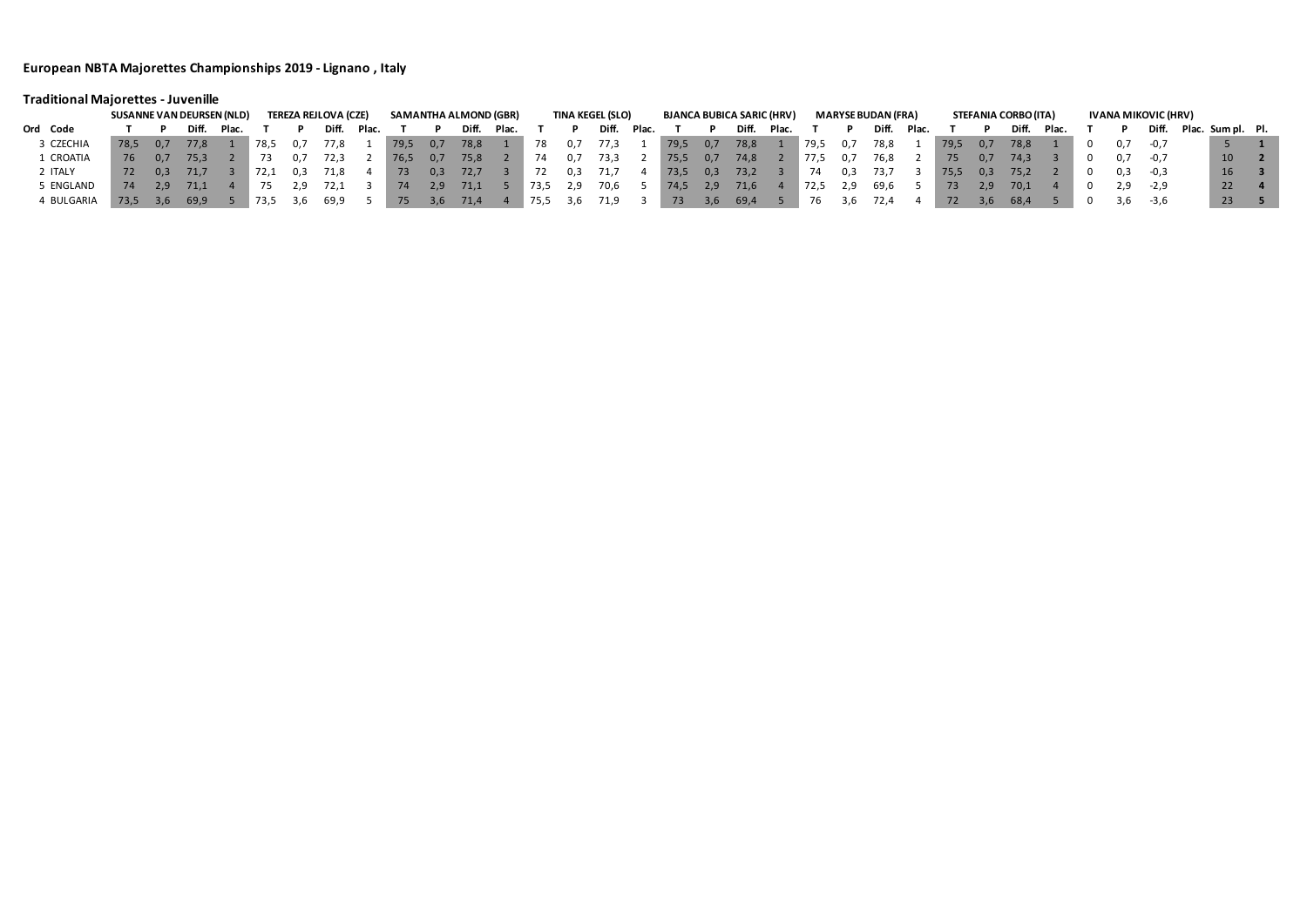## **Traditional Majorettes - Senior**

|              |                |      |                  | KATIUSCIA FELISARI (ITA) |             |               |     | <b>MARYSE BUDAN (FRA)</b> |       |      |     | <b>BJANCA BUBICA SARIC (HRV)</b> |       |      |     | <b>IDA KRASEVEC (SLO)</b> |       |       |     | SAMANTHA ALMOND (GBR) |       |      |     | <b>TEREZA REJLOVA (CZE)</b> |       |      |     | <b>MARION KETELAARS (NLD)</b> |       |     | IVANA MIKOVIC (HRV) |                         |                 |  |
|--------------|----------------|------|------------------|--------------------------|-------------|---------------|-----|---------------------------|-------|------|-----|----------------------------------|-------|------|-----|---------------------------|-------|-------|-----|-----------------------|-------|------|-----|-----------------------------|-------|------|-----|-------------------------------|-------|-----|---------------------|-------------------------|-----------------|--|
| Ord Code     | Name           |      |                  | Diff.                    | <b>Plac</b> |               |     | Diff.                     | Plac. |      |     | Diff.                            | Plac. |      |     | Diff.                     | Plac. |       |     | Diff.                 | Plac. |      |     | Diff.                       | Plac. |      |     | Diff.                         | Plac. |     |                     | Diff. Plac. Sum pl. Pl. |                 |  |
| 3 CZECHIA    | <b>CZECHIA</b> | 87.5 | 0.6              | - 86,9                   |             | $\sqrt{82.5}$ | 0,6 | 81,9                      |       | 80,5 | 0,6 | 79,9                             |       | 84,2 | 0,6 | 83,6                      |       | -81   | 0,6 | 80,4                  |       | 86,5 | 0,6 | 85,9                        |       | 86,5 | 0,6 | 85,9                          |       | 0,6 | -0,6                |                         |                 |  |
| 4 CROATIA    | CROATIA        | 85   | 0.6              | -84,4                    |             | ™ 81,5        | 0,6 | 80,9                      |       | 84   | 0,6 | -83,4                            |       | 84,9 | 0,6 | -84,3                     |       | -82   | 0,6 | -81,4                 |       | 85,8 | 0,6 | 85,2                        |       | 81,5 | 0,6 | 80,9                          |       | 0,6 | -0,6                |                         |                 |  |
| L NORWAY     | NORWAY         | 80 — | 1.3 <sup>°</sup> | -78,7                    |             | ™ 78,5        |     | 77,2                      |       | 81   | 1,3 | 79,7                             |       | 78,3 |     |                           |       | -80,5 | 1,3 | 79,2                  |       | 79,8 | 1,3 | 78,5                        |       | -81  |     | 79,7                          |       |     | -1.3                |                         | 15              |  |
| 5 ENGLAND    | ENGLAND        | 70.5 | 2.8              | 67.7                     |             | " 72,5        |     | -69,7                     |       | 77,5 | 2,8 | 74,7                             |       | 80.  | 2.8 | 77.2                      |       | 78    | 2,8 | 75,2                  |       |      | ∠,8 | 68,2                        |       | 76   | 2,8 | 73,2                          |       | 2.8 | -2,8                |                         | $21 \quad 4$    |  |
| 6 ITALY      | <b>ITALY</b>   | 71.5 | 2.1              | 68,8                     |             |               |     | 67,3                      |       | 73   | 2.1 | 70,3                             |       |      |     | 74,4                      |       | -75,5 | 2,7 | 72,8                  |       | 76.2 |     | 73,5                        |       | 71   |     | 68,3                          |       |     | -2,7                |                         | 24 5            |  |
| 2 LUXEMBOURG | LUXEMBOURG     | 67,5 | 9.4              | 58,1                     |             | 64,5          |     |                           |       | 67   | 9,4 | 57,6                             |       | 65,1 | 9,4 | -55,7                     |       | 69    | 9,4 | 59,6                  |       |      |     | 54,6                        |       | -66  | 9,4 | 56,6                          |       | 9,4 | -9,4                |                         | 30 <sup>2</sup> |  |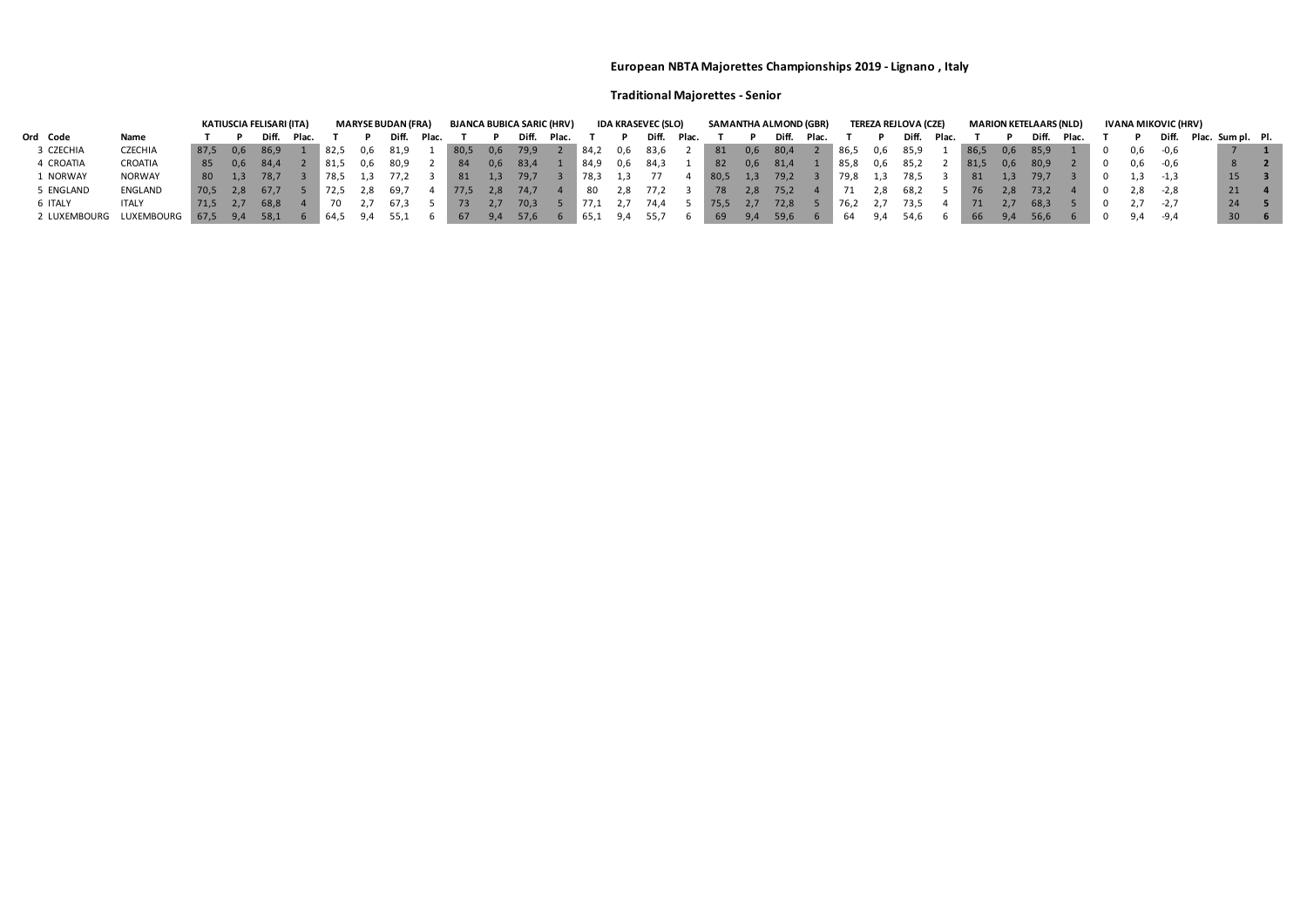# **Traditional Pompons - Junior**

|                | <b>MARION KETELAARS (NLD)</b> |     |       |       |       | TEREZA REJLOVA (CZE) |       |       |      | SAMANTHA ALMOND (GBR) |       |       |      |     | <b>TINA KEGEL (SLO)</b> |       | IVANA MIKOVIC (HRV) |                   |       |       |      |     |        | GHISLAINE PAVIOT (FRA) SUSANNE VAN DEURSEN (NLD) KATIUSCIA FELISARI (ITA) |                |     |        |       |            |     |      |  |                         |  |
|----------------|-------------------------------|-----|-------|-------|-------|----------------------|-------|-------|------|-----------------------|-------|-------|------|-----|-------------------------|-------|---------------------|-------------------|-------|-------|------|-----|--------|---------------------------------------------------------------------------|----------------|-----|--------|-------|------------|-----|------|--|-------------------------|--|
| Ord Code       |                               |     | Diff. | Plac. |       |                      | Diff. | Plac. |      |                       | Diff. | Plac. |      |     | Diff.                   | Plac. |                     |                   | Diff. | Plac. |      |     | Diff.  | Plac.                                                                     |                |     | Diff.  | Plac. |            |     |      |  | Diff. Plac. Sum pl. Pl. |  |
| 3 CROATIA      | 81,5                          | 2.6 | 78,9  |       |       |                      | 76.4  |       | 80,5 | 2,6                   | 77,9  |       | 80,5 | Z.b | 77,9                    |       | 78,5                | 2,6               | 75,9  |       |      | 2.b | 76.4   |                                                                           | $\overline{0}$ | 2.6 | $-2.6$ |       | 80,5       | 2,6 | 77.9 |  |                         |  |
| <b>1 ITALY</b> | 76                            | 0.5 | 75.5  |       | 73.2  | -0.5                 |       |       | 73   | 0.5                   | 72,5  |       |      | 0,5 | ـ 74,                   |       | 74                  | 0.5               | 73,5  |       | 75,5 | 0.5 |        |                                                                           | $\overline{0}$ | 0.5 | $-0.5$ |       | 76,5       | 0.5 |      |  |                         |  |
| 5 ENGLAND      |                               |     | 73.8  |       |       |                      | 71.3  |       | 69,5 |                       | 68,3  |       |      |     | 70,8                    |       | 71                  | $\perp$ . $\perp$ | 69,8  |       | 72,5 |     |        |                                                                           | $\mathbf{0}$   | 1.2 | $-1.2$ |       | 4 67,5 1,2 |     | 66,5 |  |                         |  |
| 4 FRANCE       | 74.5                          |     | 68,6  |       | -69,7 |                      | 63,8  |       | 64,5 | 5,9                   | 58,6  |       |      |     | 65,⊥                    |       | 65                  | 5.9               | 59,1  |       |      |     | - 66,1 |                                                                           | $\overline{0}$ | 5.9 | -5,9   |       | -64        | 5,9 | 58,1 |  | 22                      |  |
| 2 ROMANIA      | 70,5                          | 5.1 | 65,4  |       | -67.5 |                      | 62,4  |       | 65   | 5.1                   | 59,9  |       | bb   |     | 60,9                    |       | 65                  | 5.1               | 59,9  |       |      |     | 60,9   |                                                                           | $\mathbf{0}$   | 5.1 | $-5,1$ |       | כס         |     | 59.9 |  | 23 <sub>l</sub>         |  |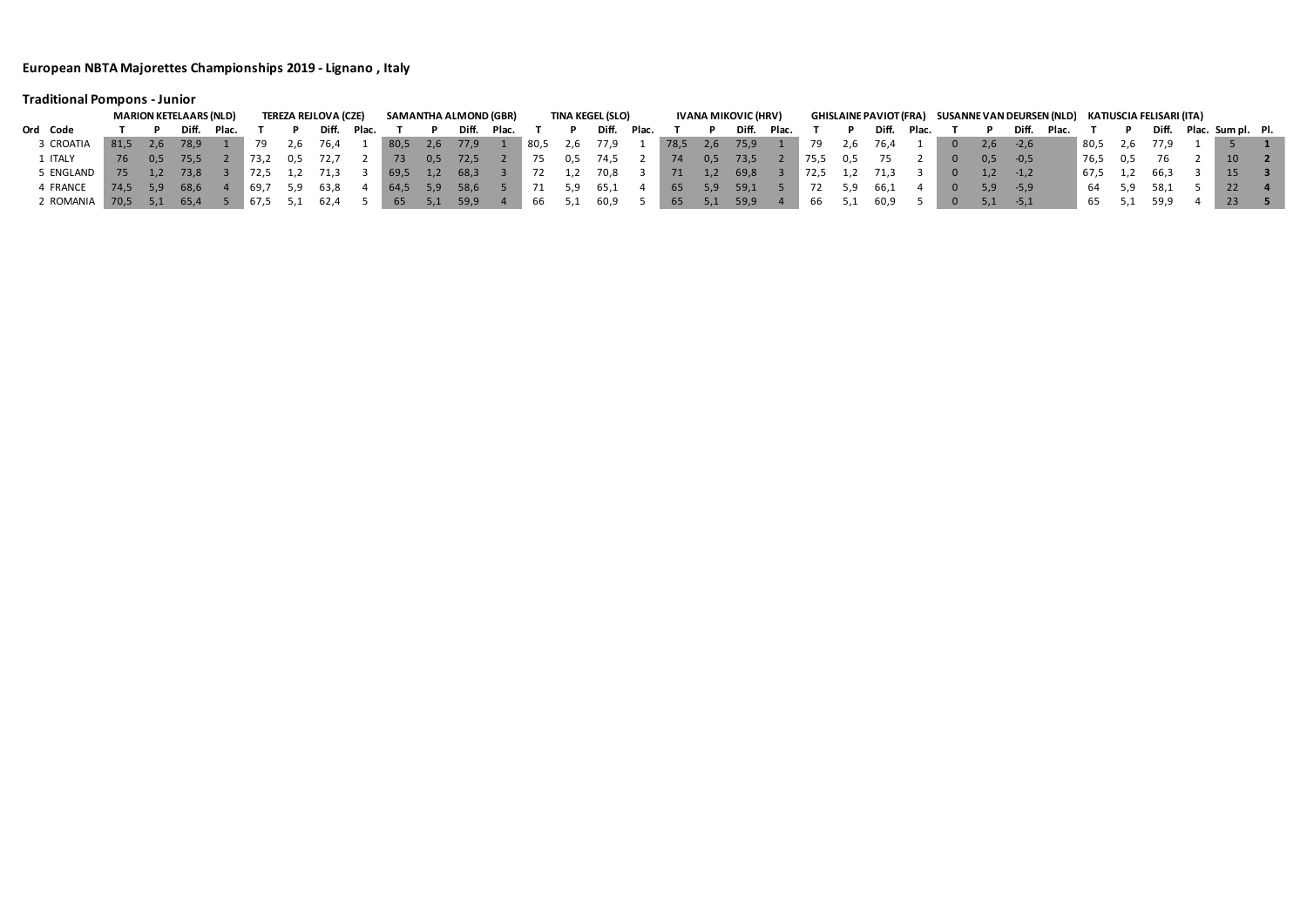|            |      |                          |  |       |                               |       |                             |     |             |  |                       |  | <b>Traditional Pompons - Juvenile</b> |             |                         |              |       |       |      |       |                     |       |                                                                   |     |       |       |  |  |                  |                         |                 |  |
|------------|------|--------------------------|--|-------|-------------------------------|-------|-----------------------------|-----|-------------|--|-----------------------|--|---------------------------------------|-------------|-------------------------|--------------|-------|-------|------|-------|---------------------|-------|-------------------------------------------------------------------|-----|-------|-------|--|--|------------------|-------------------------|-----------------|--|
|            |      | KATIUSCIA FELISARI (ITA) |  |       | <b>MARION KETELAARS (NLD)</b> |       | <b>TEREZA REJLOVA (CZE)</b> |     |             |  | SAMANTHA ALMOND (GBR) |  |                                       |             | <b>TINA KEGEL (SLO)</b> |              |       |       |      |       | IVANA MIKOVIC (HRV) |       | <b>GHISLAINE PAVIOT (FRA)</b><br><b>BJANCA BUBICA SARIC (HRV)</b> |     |       |       |  |  |                  |                         |                 |  |
| Ord Code   |      | Diff. Plac.              |  |       | Diff.                         | Plac. |                             |     | Diff. Plac. |  |                       |  |                                       | Diff. Plac. |                         |              | Diff. | Plac. |      |       | Diff.               | Plac. |                                                                   |     | Diff. | Plac. |  |  |                  | Diff. Plac. Sum pl. Pl. |                 |  |
| 1 BULGARIA | 78.5 | 3.6 74.9                 |  | - 3.6 | 75.4                          |       | 76,7                        | 3,6 | 73,1        |  | 76,5                  |  | 3,6 72,9                              |             | 77,5                    | 3,6          | 73,9  |       | 78   | - 3.6 | 74.4                |       | 78                                                                | 3.6 | 74.4  |       |  |  | $0 \t3.6 \t-3.6$ |                         |                 |  |
| ⊥ ITALY I  | 76   |                          |  |       |                               |       |                             |     |             |  |                       |  |                                       |             | 76                      |              |       |       |      |       |                     |       |                                                                   |     |       |       |  |  |                  |                         |                 |  |
| 3 CROATIA  | 72.5 | 66.5                     |  |       | 67.5                          |       | 72,9                        |     | 66,9        |  | 73,5                  |  | 67,5                                  |             | 77                      | $\mathsf{h}$ |       |       | 75,5 |       | 69.5                |       |                                                                   |     |       |       |  |  |                  |                         | 15 <sup>2</sup> |  |